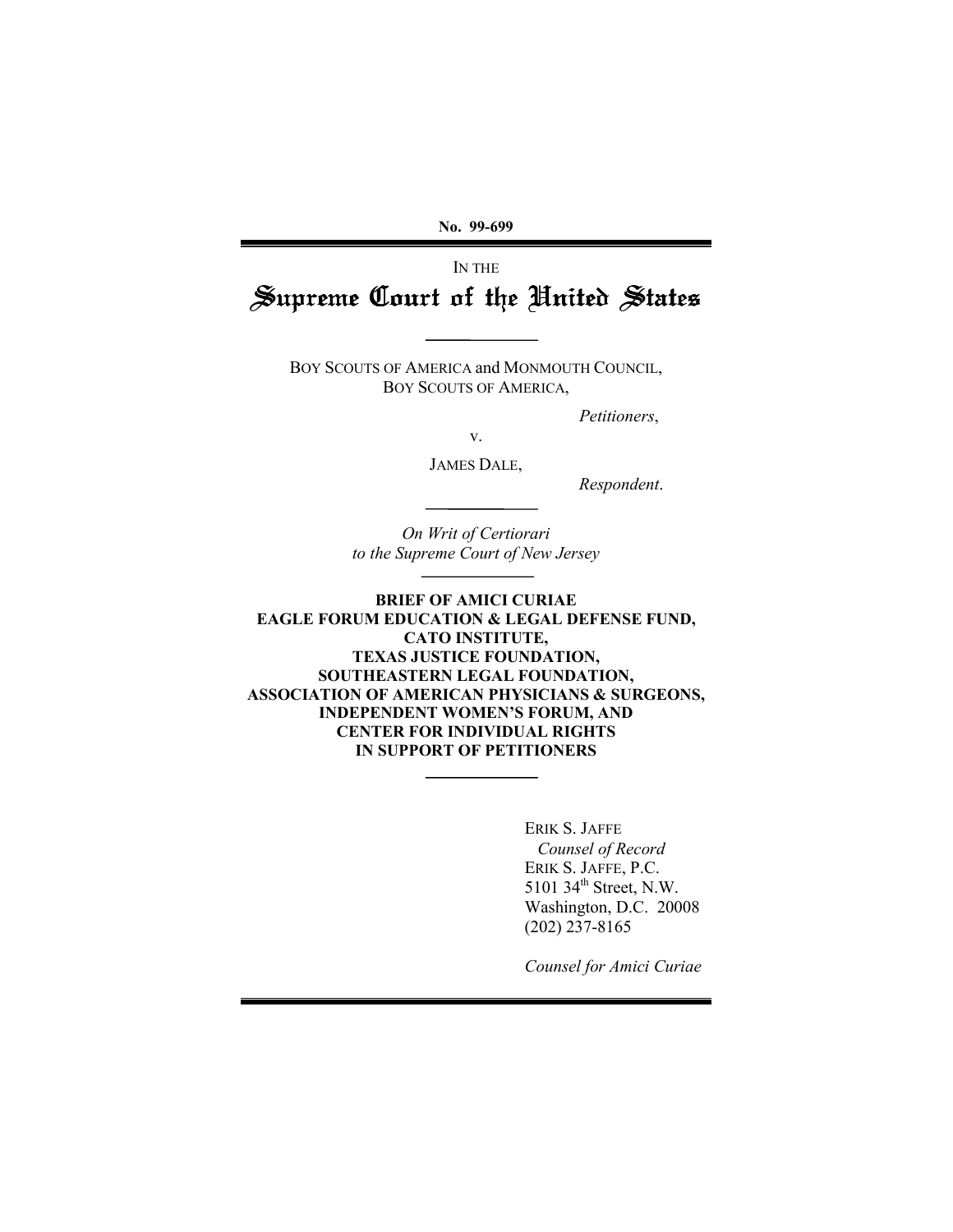## **TABLE OF CONTENTS**

# **Pages**

| A Robust Private Sphere Is a Bedrock<br>L.<br>Presupposition of the Constitution and Requires<br>Broad Protection for Freedom of Association 6                                                                                       |
|--------------------------------------------------------------------------------------------------------------------------------------------------------------------------------------------------------------------------------------|
| A. The Role of Private Ideation and Value<br>Transmission in a Republican Democracy 9<br>B. Private Sovereignty Requires a Broad Definition<br>of Private Expressive Association and a Narrow<br>Vision of Public Accommodation.  11 |
| II. The Boy Scouts Is a Private Expressive                                                                                                                                                                                           |
| <b>Association Possessing Undiluted First</b>                                                                                                                                                                                        |
|                                                                                                                                                                                                                                      |
| A. The Boy Scouts Is a Private Expressive                                                                                                                                                                                            |
| B. State Law Criteria Defining a Public<br><b>Accommodation Do Not Establish Public</b><br>C. Compelled Association with a Person Who Does                                                                                           |
| Not Share One of the Boy Scouts' Values                                                                                                                                                                                              |
| III. Preventing Private Discrimination Is Not a                                                                                                                                                                                      |
| Compelling State Interest Sufficient To Trump                                                                                                                                                                                        |
|                                                                                                                                                                                                                                      |
|                                                                                                                                                                                                                                      |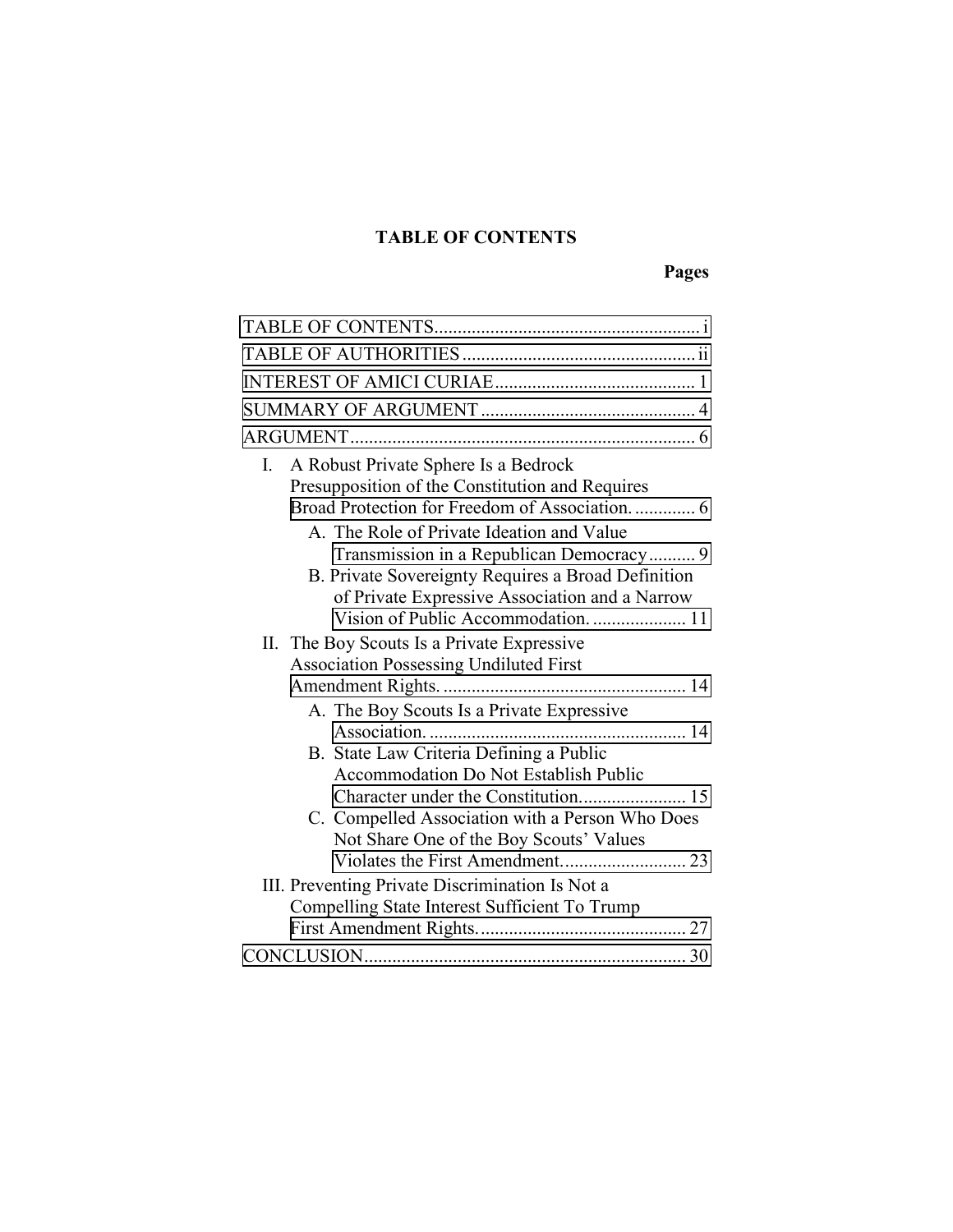## **TABLE OF AUTHORITIES**

**Pages**

## <span id="page-2-0"></span> **Cases**

| Alden v. Maine, -- U.S. --, 19 S. Ct. 2240 (1999) 8, 9, 10, 12 |
|----------------------------------------------------------------|
| Atascadero State Hospital v. Scanlon, 473 U.S. 234             |
| Blatchford v. Native Village of Noatak, 501 U.S. 775<br>. 8    |
| Board of Directors of Rotary Int'l v. Rotary Club of           |
| Clay v. United States, 403 U.S. 698 (1971) 13                  |
| Curran v. Mount Diablo Council of the Boy Scouts of            |
| Dale v. Boy Scouts of America, 160 N.J. 562, 734 A.2d          |
|                                                                |
|                                                                |
| Hurley v. Irish-American Gay, Lesbian and Bisexual             |
|                                                                |
| NAACP v. Alabama ex rel. Patterson, 357 U.S. 449               |
| New York State Club Ass'n, Inc. v. City of New York, 487       |
| Pacific Gas & Electric Co. v. Public Utilities Comm'n of       |
| Richmond Newspapers, Inc. v. Virginia, 448 U.S. 555            |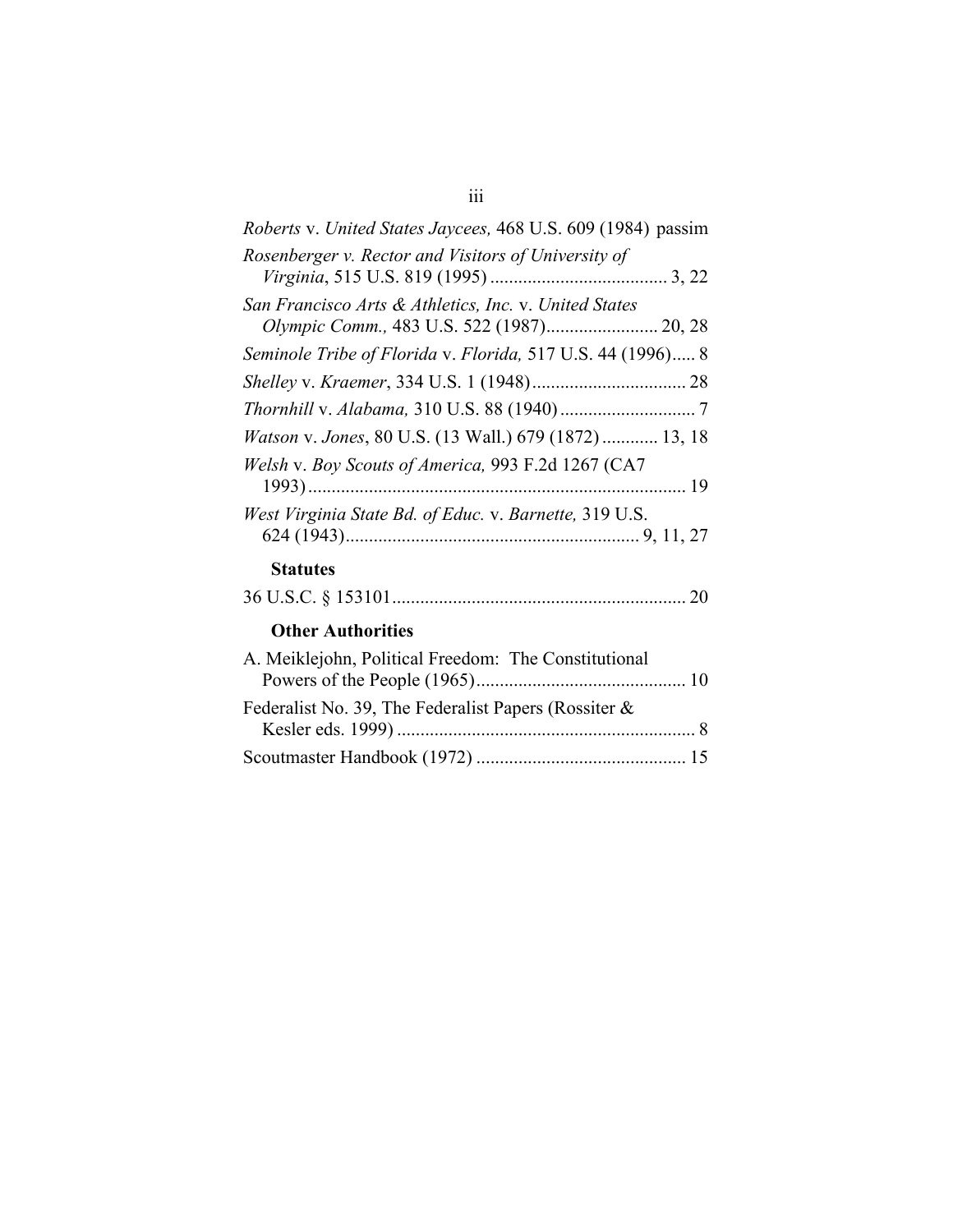# <span id="page-4-0"></span>IN THE Supreme Court of the United States

BOY SCOUTS OF AMERICA and MONMOUTH COUNCIL, BOY SCOUTS OF AMERICA,

*Petitioners*,

v.

JAMES DALE,

*Respondent*.

*On Writ of Certiorari to the Supreme Court of New Jersey*

### **INTEREST OF AMICI CURIAE<sup>1</sup>**

Eagle Forum Education & Legal Defense Fund ("Eagle Forum ELDF") is an Illinois nonprofit corporation organized in 1981. It stands for, among other things, the fundamental right of parents to guide the education of their own children. Eagle Forum ELDF's mission is to enable conservative and pro-family men and women to participate in the process of self-government and public policy making so that America will continue to be a land of individual liberty, respect for family integrity, public and private virtue, and private enterprise. The freedom of private citizens to associate for the ad-

<sup>&</sup>lt;sup>1</sup> This brief is filed with the written consent of all parties. No counsel for a party authored this brief in whole or in part, nor did any person or entity, other than amici, their members, or their counsel make a monetary contribution to the preparation or submission of this brief.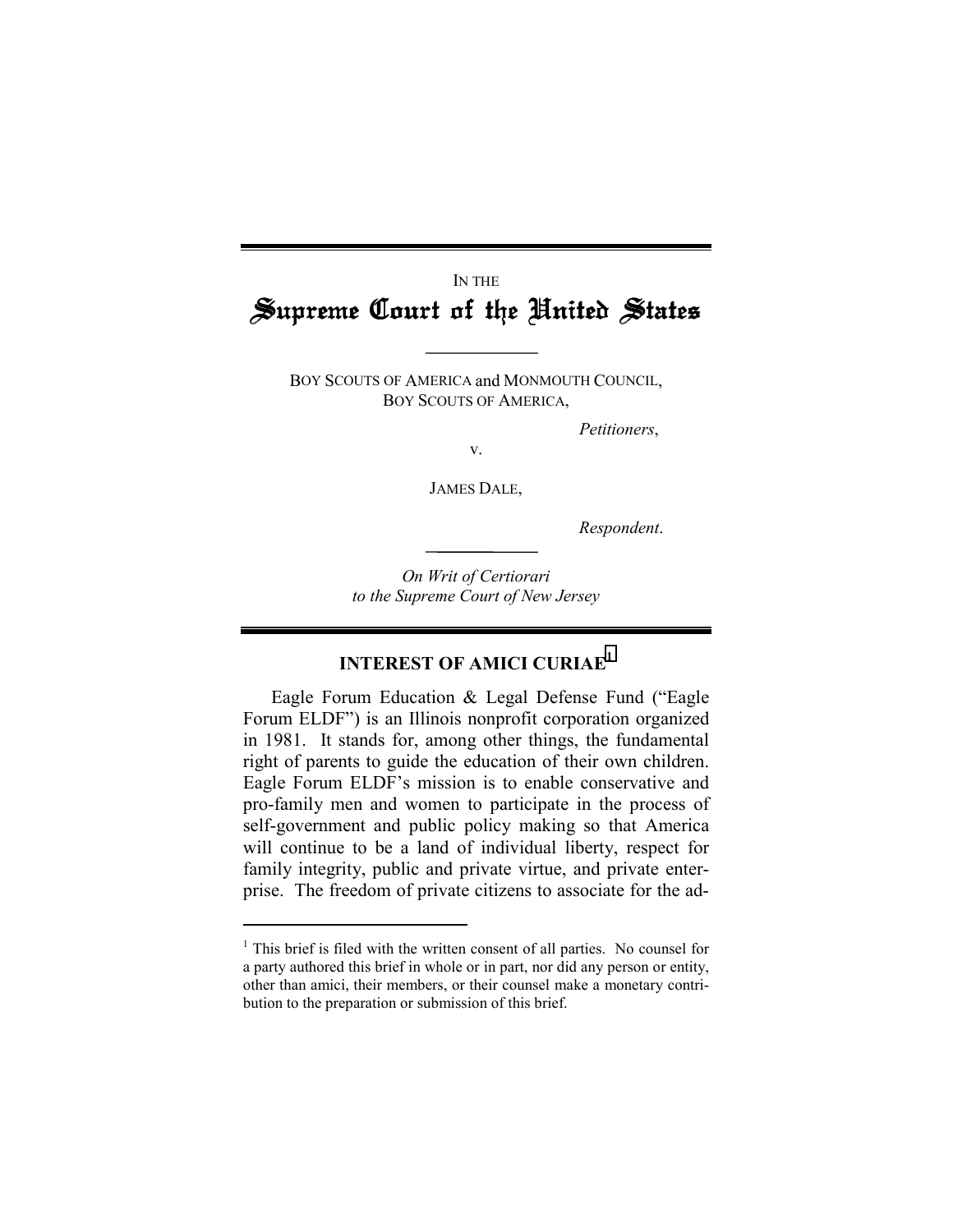vancement, promotion, and transmission to the next generation of such values is a fundamental prerequisite of selfgovernment that Eagle Forum ELDF zealously defends through education and participation in significant legal cases.

The Cato Institute was established in 1977 as a nonpartisan public policy research foundation dedicated to advancing the principles of individual liberty, free markets, and limited government. Cato's Center for Constitutional Studies was established in 1989 to help restore the principles of limited constitutional government and to secure those rights, both enumerated and unenumerated, that are the foundation of individual liberty. Toward those ends the Institute and the Center undertake a wide variety of publications and programs. The instant case raises squarely the question of the right of association under the First Amendment and thus is of central interest to Cato and the Center.

The Texas Justice Foundation is a charitable nonprofit organization that has as part of its mission the protection of those private mediating structures which provide a bulwark of freedom for the individual against excessive intrusion of government. The private ordering of affairs should represent the greatest sector of decision making in any healthy and free country. The Foundation believes in individual rights, in limited government, and that in a pluralistic society it is the duty of individuals, not government, to determine the values and skills to be taught to the next generation. The Foundation seeks to protect, through litigation and education, those fundamental freedoms, such as the freedom of association, essential to the preservation of American society.

The Southeastern Legal Foundation is a nonprofit public interest organization concerned with the proper construction and enforcement of the laws and Constitution of the United States. In addition to initiatives and promulgation of programs designed to inform and educate the public, the Foundation endeavors to influence public policy through litigation. The Southeastern Legal Foundation opposes all efforts by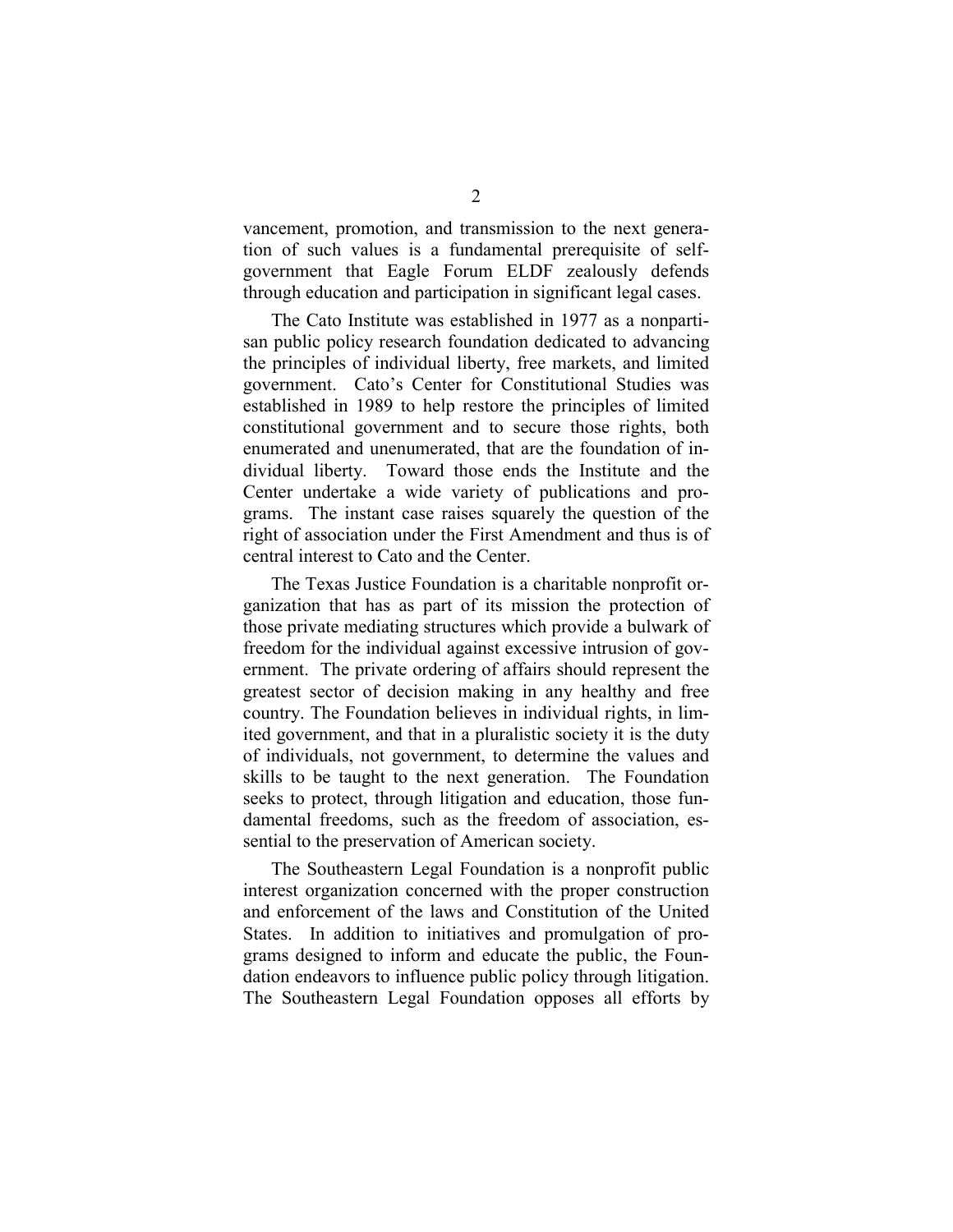governments to abridge the freedom of American citizens to speak or associate. While the Southeastern Legal Foundation takes no position on the wisdom of Boy Scouts' decisions, the Foundation stands with the Boy Scouts against this attempt by judicial fiat to weaken a Constitutional guarantee.

The Association of American Physicians & Surgeons ("AAPS") is a nonprofit organization dedicated to defending the private practice of medicine. Founded in 1943, AAPS publishes a newsletter and journal and participates in litigation in furtherance of its goals of limited government and the free market. Central to the interests of AAPS are the First Amendment rights of association and speech at issue in the case at bar, which are essential to limiting government encroachment on the marketplace of ideas, values, and health.

The Independent Women's Forum ("IWF") is a nonprofit, nonpartisan organization founded by women to foster public education about legal, social and economic policies, particularly those affecting women and families. IWF supports policies that promote individual responsibility, limited government, and economic opportunity. IWF believes that freedom of association is the cornerstone of self-government in a democratic society. Further, IWF believes that the central duty of every society is to protect the expression and transmission of the traditional moral virtues on which the freedom, security, and survival of its people depend.

The Center for Individual Rights ("CIR") is a nonprofit public interest law firm founded in 1989. Through its litigation activities, CIR seeks to advance respect for individual rights. Many of the cases in which CIR has participated have involved the First Amendment. *E.g.*, *Rosenberger v. Rector and Visitors of University of Virginia*, 515 U.S. 819 (1995). CIR believes that, in recent years, governmental entities have increasingly circumscribed fundamental First Amendment freedoms in the pursuit of political objectives.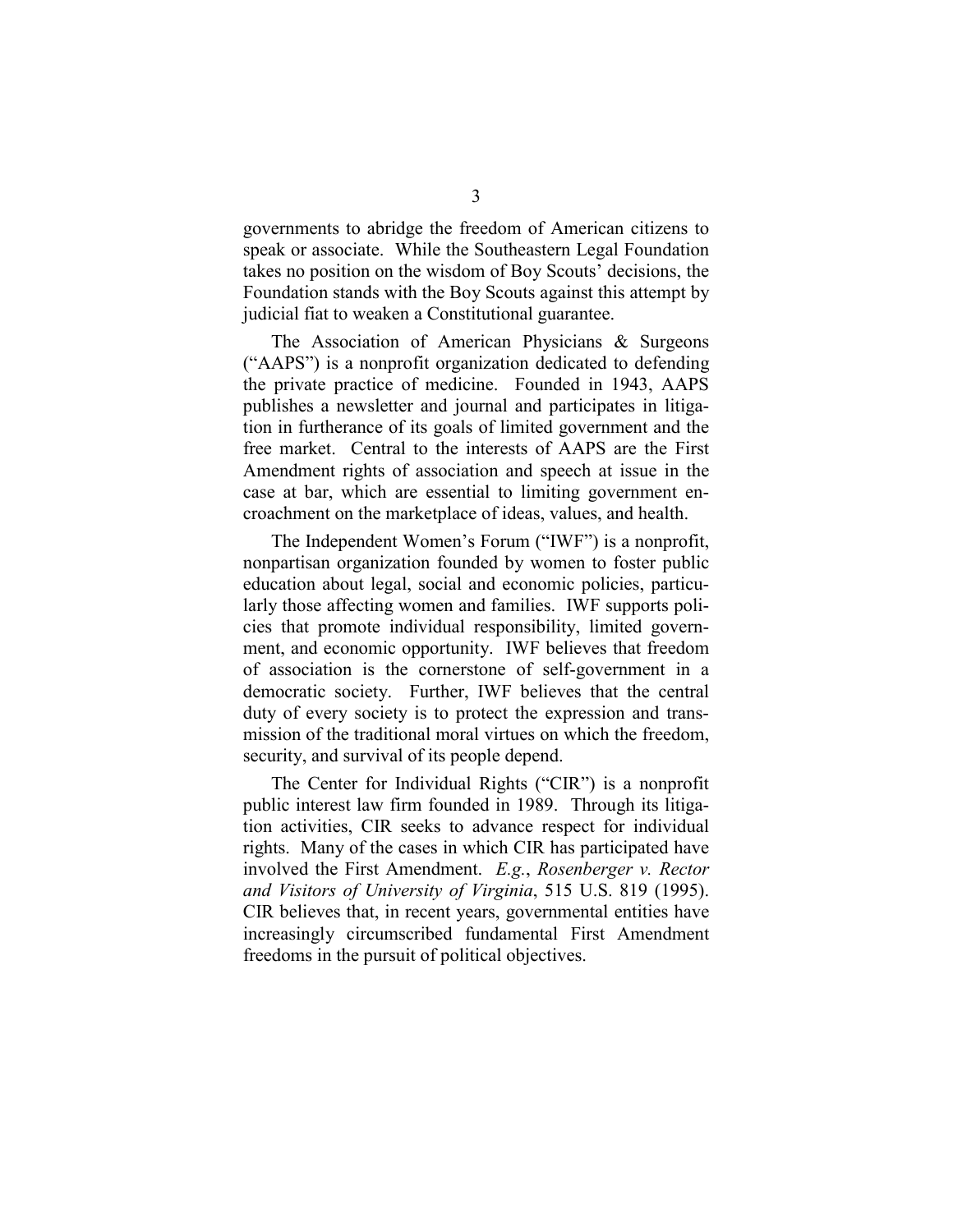#### **SUMMARY OF ARGUMENT**

<span id="page-7-0"></span>By adopting an overbroad interpretation of the concept of "public accommodation," the New Jersey Supreme Court did more than just stretch state law. It used the "public" label as a weapon to degrade the scope and value of the First Amendment interests it would credit to the Boy Scouts of America (hereinafter "Boy Scouts"). It also used the misapplied "public" label as a lever to elevate the State's declared interest in fighting certain types of discrimination. But on both sides of the constitutional equation, the mislabeling of the Boy Scouts as a "public" entity leads to the wrong result. The Boy Scouts is a private expressive association entitled to undiluted First Amendment protections. And the State's interest in eradicating *private* discrimination unrelated to specific commercial activity is not constitutionally "compelling" enough to outweigh the Boy Scouts' First Amendment rights.

Amici will address the constitutionally required line distinguishing entities with a "public" character and private expressive associations. Both the text and structure of the Constitution presuppose a viable and robust private sphere for the creation, transmission, and evolution of values and beliefs. Just as federal authority may not be construed to undermine the constitutional presupposition of viable and sovereign States, no government – state or federal – has the power to redefine the private sphere down into irrelevance. For it is only the freely developed private viewpoints of individuals and groups that, when periodically aggregated, constitute the free consent of the People to the current regime.

To ensure that government remain subject to the freely renewed consent of the People, rather than impose the views of a temporary regime upon the People, the Constitution offers its most steadfast and unflinching protection to a broadly defined sphere of private association. Private expressive associations should include, at a minimum, all nonprofit, noncommercial entities that have some expressive purpose and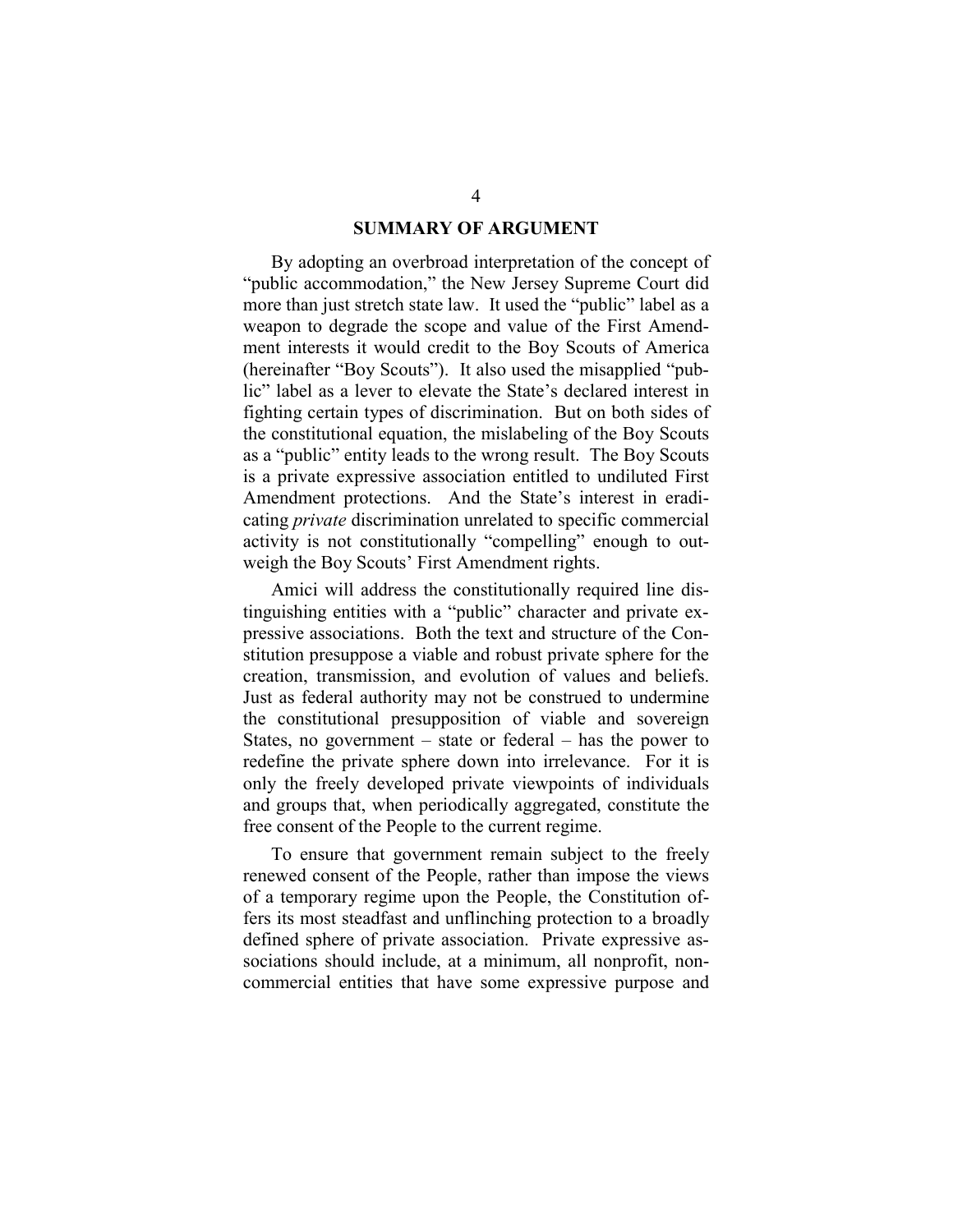limit membership in any manner related to that purpose. A nonprofit form and the self-described purposes and policies of an organization should provide *prima facie* evidence of the relevant private expressive qualities. The burden should then be upon the State to prove, through compelling evidence, that such entity nonetheless can be categorized as a public accommodation having restricted associative rights.

Once the constitutionally proper scope of private expressive association is recognized, it readily follows that the Boy Scouts and its local affiliates are fully protected by the First Amendment. The Boy Scouts is a nonprofit, noncommercial association with the declared purpose of developing in boys its private and particular vision of morality. By choosing to advance its views through both speech and noncommercial example, and by selecting its membership in a manner related to those views, the Boy Scouts represents a private expressive association regardless of how large or how popular it may be. Its ability to limit membership – and especially leadership – to those who agree with each of its views, in word and through example, goes to the very heart of the freedom of private expressive association.

Finally, once the constitutional difference between entities having some "public" character and private expressive associations is recognized, the anti-discrimination interest asserted by the State cannot be categorized as compelling. The State's strong interest in nondiscriminatory access to publicly offered goods and services does not extend into an interest in unlimited access to the alleged advantages of noncommercial private expressive association. And insofar as the State claims an interest in altering the values and beliefs of the Boy Scouts as an organization, or of society in general, such an interest is illegitimate. The ultimate acceptance or rejection of particular views or beliefs is a matter reserved exclusively to citizens in their private capacities, inheres in the very notion of the People's sovereignty, and may not be imposed through the compulsions or prohibitions of government.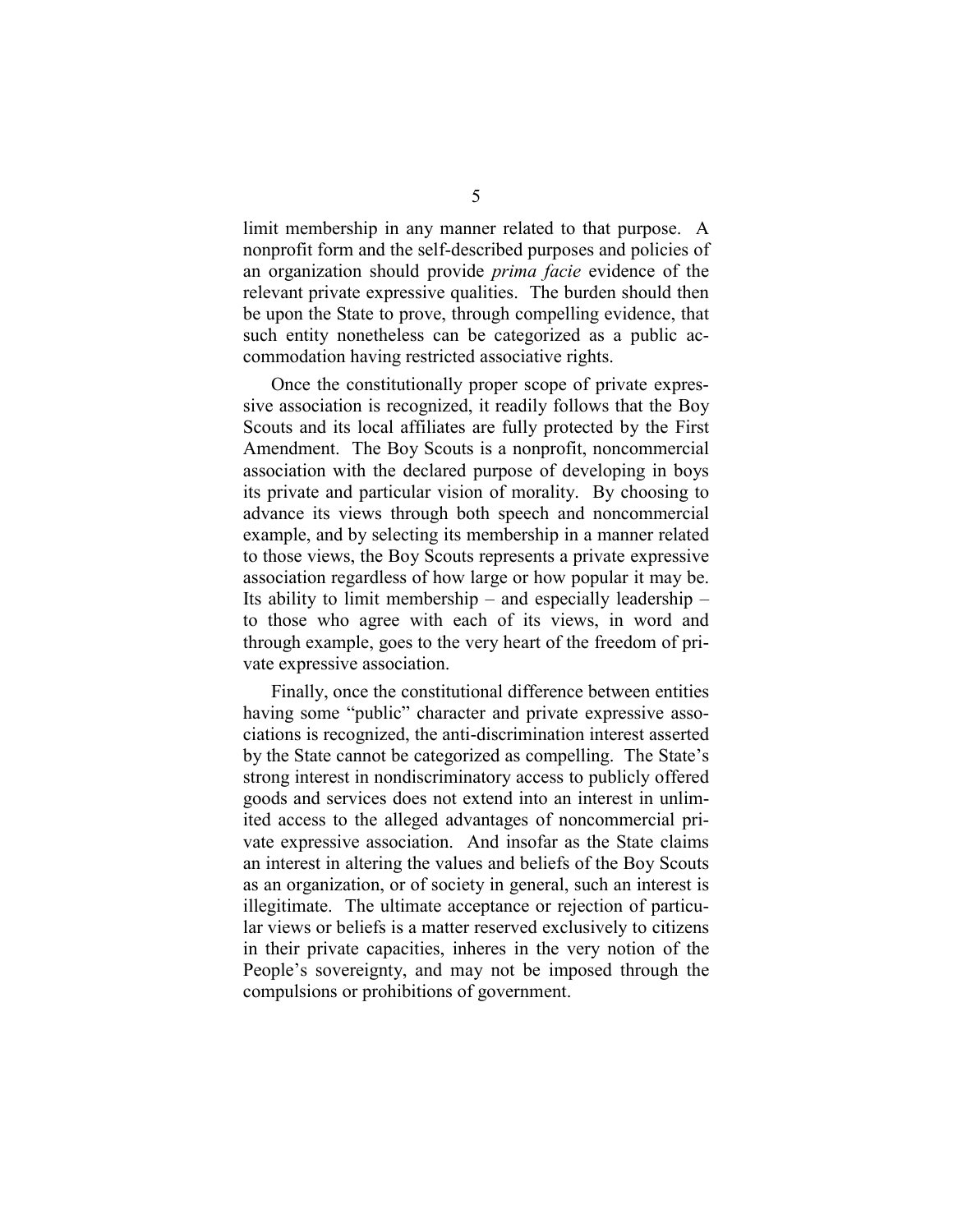#### **ARGUMENT**

<span id="page-9-0"></span>The New Jersey Supreme Court rejected the Boy Scouts' claim to freedom of expressive association by stating that the New Jersey Law Against Discrimination ("LAD") does not have a significant impact on the Boy Scouts' expressive association or speech. *Dale* v. *Boy Scouts of America,* 160 N.J. 562, 612, 734 A.2d 1196, 1223 (1999). The court concluded that, "State laws against discrimination may take precedence over the right of expressive association" because where access "to publicly available goods, services, and other advantages" is concerned  $-i.e.,$  public accommodations  $-$  the State has a "compelling interest" to prevent discrimination. *Id.*

The court below unduly diminished the scope of First Amendment protections by assuming that its expansive *state law* definition of a "public" accommodation likewise cabined the *constitutional* scope of private expressive association. But the text and structure of the Constitution place significant constraints on what a State may redefine as a "public" accommodation receiving lesser First Amendment protections. The Boy Scouts is an expressive association well within the broad private sphere entitled to full constitutional protection. And its membership policies are a direct, inevitable, and protected result of those values that it chooses to express.<sup>2</sup>

### **I. A Robust Private Sphere Is a Bedrock Presupposition of the Constitution and Requires Broad Protection for Freedom of Association.**

At the inception of this Nation, the Founders declared that "Governments are instituted among Men, deriving their just powers from the consent of the governed." Declaration of

<sup>&</sup>lt;sup>2</sup> Amici offer no collective opinion on the Boy Scouts' views or policies regarding homosexuality. Rather, they believe that the merits of the Boy Scouts' beliefs are wholly irrelevant to the First Amendment question of whether it is a private expressive association with the right to promote and transmit values of its own choosing.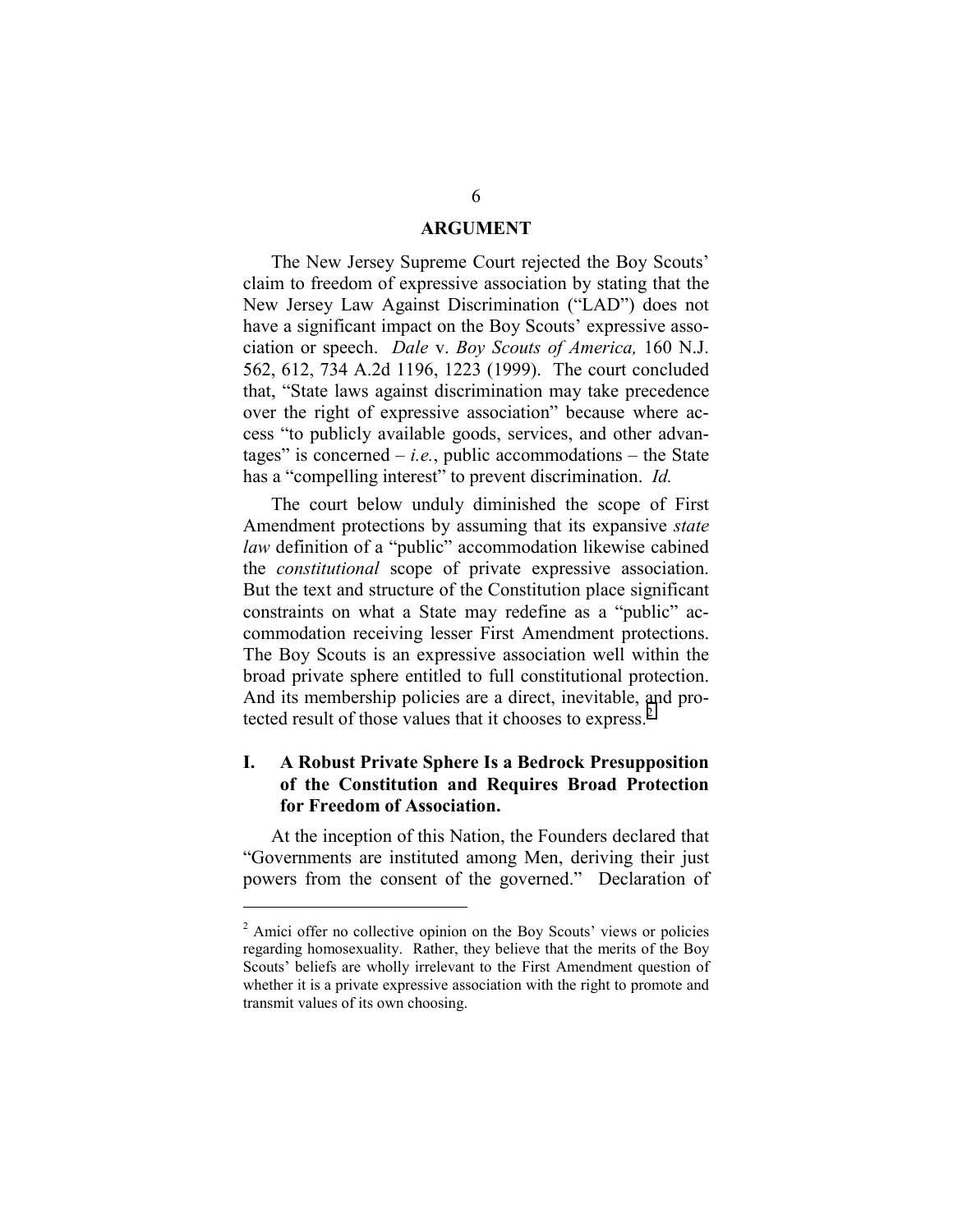Independence. By this simple statement, the relative places of private persons and public government were recognized: Government exists solely upon the *consent* of the people, and as servant of the People.<sup>3</sup>

The Constitution reflects this sentiment in myriad ways, both express and structural. For example, at the very outset, the Constitution is ordained and established by "We The People of the United States." U.S. Const., preamble. The fundamental role of the People as the foundation, rather than the wards, of government, is likewise reflected in the republican form of the national government and in the constitutional requirement that the "United States shall guarantee to every State in this Union a Republican Form of Government." U.S. Const., Art. IV, sec. 4. And most notably for this case, there is the First Amendment (applied here through the Fourteenth Amendment), which this Court has recognized as the premier safeguard of the freedoms of private thought, value formation, and communication essential to genuinely free political decisions and free consent of the People. *See NAACP* v. *Alabama ex rel. Patterson,* 357 U.S. 449, 460-61 (1958); *Thornhill* v. *Alabama,* 310 U.S. 88, 95-96 (1940); *see also Abood* v. *Detroit Bd. of Educ.,* 431 U.S. 209, 234-35 (1977) ("at the heart of the First Amendment is the notion that an individual should be free to believe as he will, and that in a free society one's beliefs should be shaped by his mind and his conscience rather than coerced by the State").<sup>4</sup>

<sup>&</sup>lt;sup>3</sup> Indeed, the signatories of the Declaration of Independence made that declaration as "the representatives of the united States of America … in the Name, and by Authority of the good People of these Colonies."

<sup>&</sup>lt;sup>4</sup> This Court has recognized the superior sovereignty of the People in other contexts as well. *See, e.g., Alden* v. *Maine,* -- U.S. --, --, 119 S. Ct. 2240, 2268 (1999) ("the Constitution begins with the principle that sovereignty rests with the people"); *Hans* v. *Louisiana*, 134 U.S 1, 11 (1890) (referring to "the will of the ultimate sovereignty of the whole country, superior to all legislatures and all courts").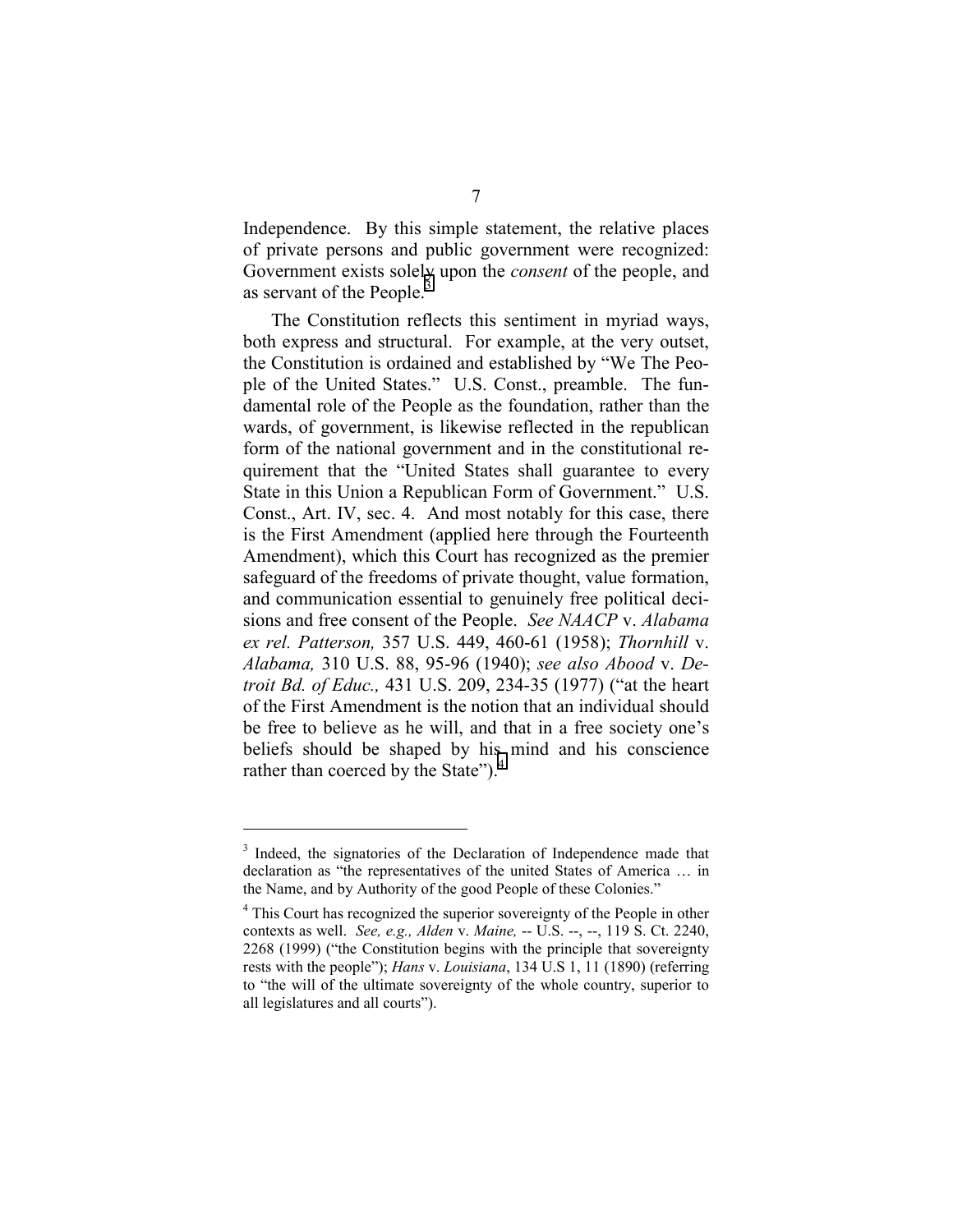Like the constitutional language referring to the States, the language referring to the role of the People stands not merely for what it says, "'but for the presupposition ... which it confirms.'" *Seminole Tribe of Florida* v. *Florida,* 517 U.S. 44, 54 (1996) (quoting *Blatchford* v. *Native Village of Noatak*, 501 U.S. 775, 779 (1991)). With respect to the People, that presupposition is that true sovereignty forever rests in the hands of the People, and passes in trust to the government for its use only at the continuing and periodically renewed free choice of the People. That presupposition was amply described by James Madison, in Federalist No. 39, discussing the nature of republican government:

[W]e may define a republic to be, or at least may bestow that name on, a government which derives all its powers directly or indirectly from the great body of the people, and is administered by persons holding their offices during pleasure, for a limited period, or during good behavior.

The Federalist Papers, at 209 (Rossiter & Kesler eds. 1999). As Madison correctly recognized, we have "rest[ed] all our political experiments on the capacity of mankind for selfgovernment." *Id.* at 208.

In addition to the political sovereignty of the States, therefore, the Constitution presumes a more fundamental private sovereignty of the People. The various characteristics "inherent in the nature of sovereignty" serve as "postulates which limit and control" the proper scope of government authority. *Seminole Tribe,* 517 U.S. at 54, 68 (citations and quotation marks omitted). The People, like the States, are reserved a "vital role" in the "constitutional design" and the "[v]arious textual provisions of the Constitution assume [a free People's] continued existence and active participation in the fundamental processes of governance." *Alden* v. *Maine,* -- U.S. --, --, 119 S. Ct. 2240, 2247 (1999). What this Court recently has said concerning Congress and the States, so too it might say concerning the relationship between *all* republican gov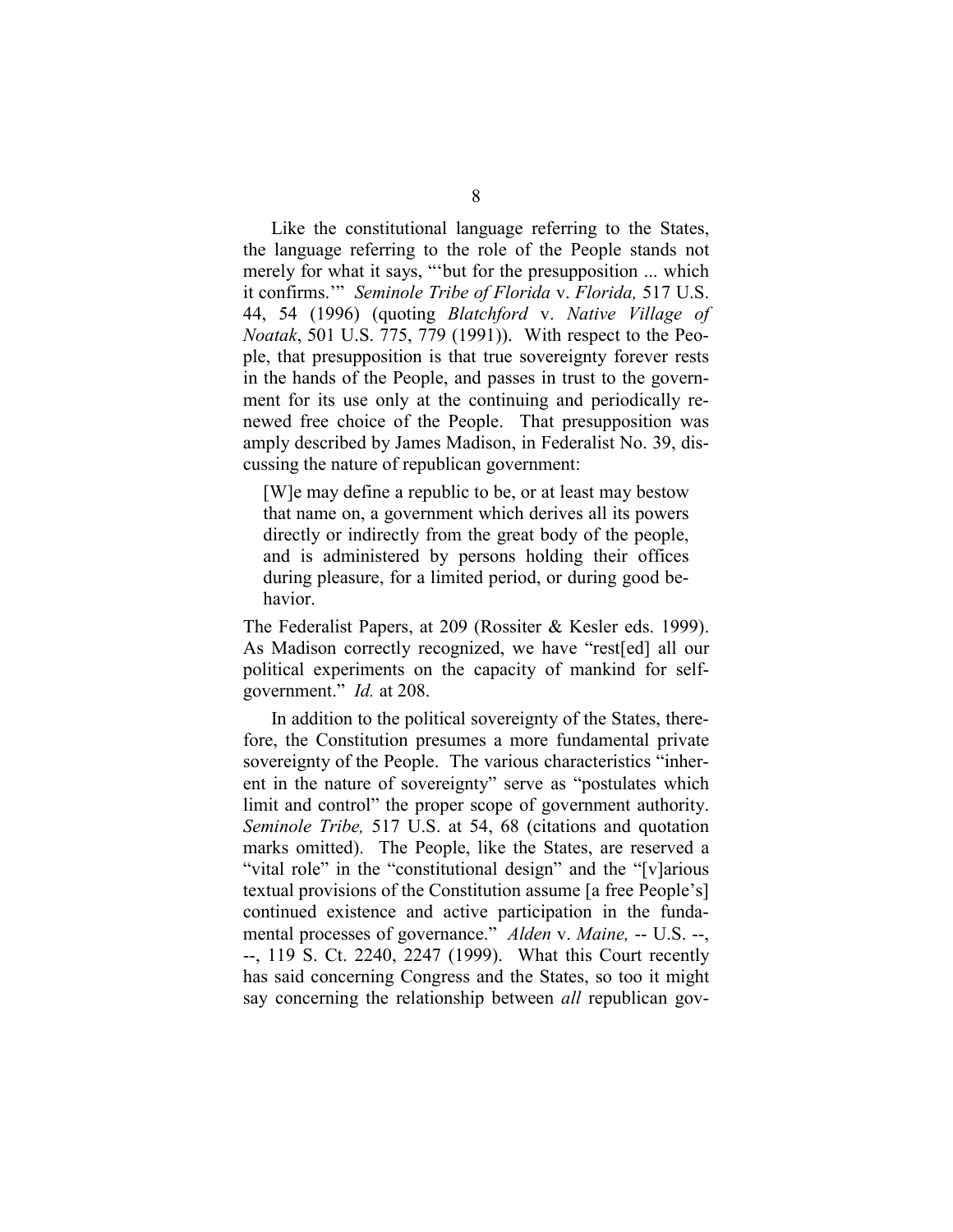<span id="page-12-0"></span>ernment and the People: Government "may not treat these sovereign entities as mere prefectures or corporations," but rather must accord "the esteem due to them as joint participants in a federal system, one beginning with the premise of sovereignty" in the People. *Id.* at  $-$ , 119 S. Ct. at 2268.<sup>5</sup>

#### **A. The Role of Private Ideation and Value Transmission in a Republican Democracy**

Because the legitimacy of republican government depends upon the consent – direct or indirect – of the private citizenry, it is essential that such consent be freely formed and given.

There is no mysticism in the American concept of the State or of the nature or origin of its authority. We set up government by consent of the governed, and the Bill of Rights denies those in power any legal opportunity to coerce that consent. Authority here is to be controlled by public opinion, not public opinion by authority.

*West Virginia State Bd. of Educ.* v. *Barnette,* 319 U.S. 624, 641 (1943). The pervading constitutional requirement that public opinion not be controlled by government is reflected in the "structural role" of the First Amendment "in securing and fostering our republican system of self-government." *Richmond Newspapers, Inc.* v. *Virginia,* 448 U.S. 555, 587 (1980); s*ee also Herbert* v. *Lando,* 441 U.S. 153, 185 n. 3 (1979) (Brennan, J., dissenting in part) ("'[T]he freedom of speech springs from the necessities of the program of

<sup>&</sup>lt;sup>5</sup> While the Constitution's structure and assumptions protect the States against the national government's Article I powers, the Constitution's structure and assumptions protect the People against *both* the national and state governments. Direct Supreme Court enforcement of the First and Fourteenth Amendments as shields against government power thus is not the imposition of federal authority upon the States, but rather is the use of the People's authority to deflect improper government impositions. This case does not involve a clash between two separate sovereigns within the federal system, but rather a clash between the true sovereign – the People speaking through the Constitution – and a subsidiary sovereign.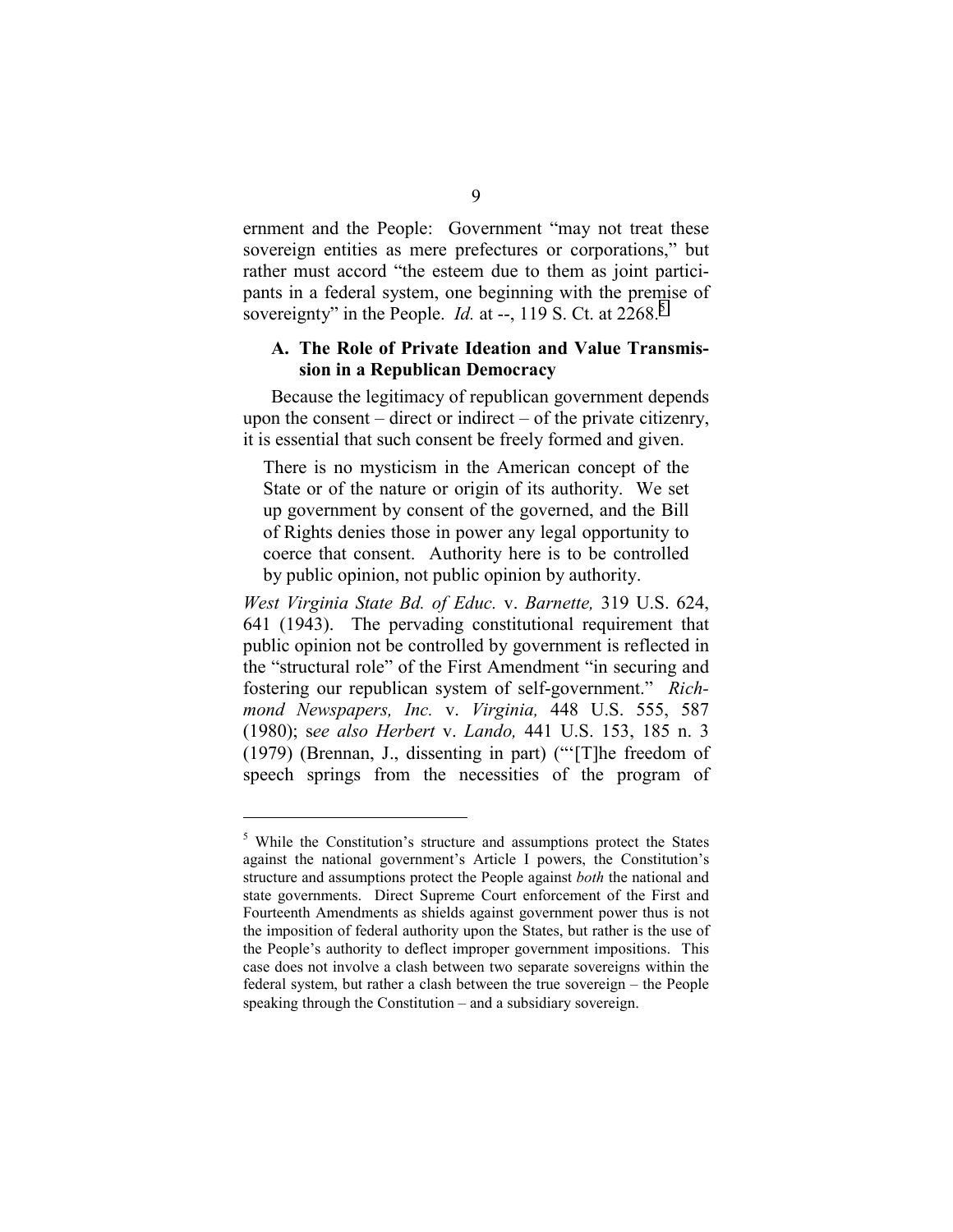self-government. … It is a deduction from the basic American agreement that public issues shall be decided by universal suffrage.'") (quoting A. Meiklejohn, Political Freedom: The Constitutional Powers of the People 27 (1965)).

The free formation of opinion so essential for valid popular consent to republican government has long been recognized to require protection for the "ability and the opportunity to combine with others to advance one's views." *New York State Club Ass'n, Inc.* v. *City of New York,* 487 U.S. 1, 13 (1988). Such protected association ensures the free formation of private views by "preserving political and cultural diversity and … shielding dissident expression from suppression by the majority." *Roberts* v. *United States Jaycees,* 468 U.S. 609, 622 (1984). The structural role of the First Amendment thus offers protection not only for the act of communication itself "but also for the indispensable conditions of meaningful communication." *Richmond Newspapers,* 448 U.S. at 588. And the free formation of views and beliefs is an "indispensable condition" not just of meaningful communication, but of every aspect of the People's sovereignty. The People must be left free to discover their will, rather than be directed and coerced, as subsidiary creatures, into a manufactured will that might be more to the liking of the current regime. "Such plenary [government] control of [private self-]governmental processes denigrates the separate sovereignty of the" People. *Alden, --* U.S. at --, 119 S. Ct. at 2264.<sup>6</sup>

<sup>&</sup>lt;sup>6</sup> The Founders required limited and regularly renewed election of representatives in order to guard against the tendency of any given regime to try to project its authority forward in time. The proscription against titles of nobility, U.S. Const., Art. I, sec. 9, similarly eschewed the type of hereditary authority that projected forward without regard to the regularly renewed assent of a sovereign People. Where a regime passes laws to entrench the present majority's viewpoint and to hinder the possible rise of competing viewpoints, the governors are merely seeking to pass power down to their intellectual, rather than their physical, heirs. Both forms of hereditary power are antithetical to the Constitution. And a governmentimposed self-perpetuating orthodoxy is by far the worse of the two.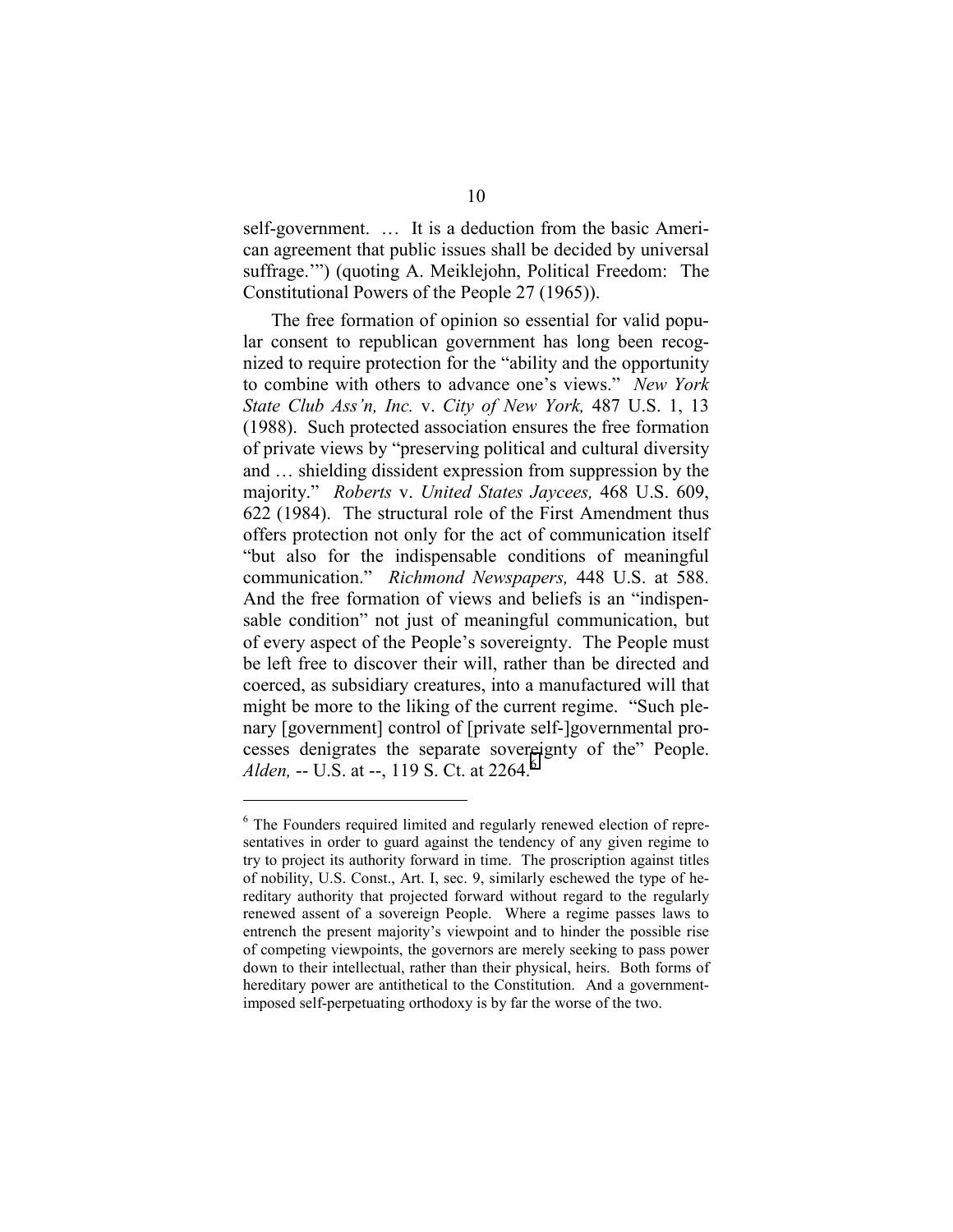#### <span id="page-14-0"></span>**B. Private Sovereignty Requires a Broad Definition of Private Expressive Association and a Narrow Vision of Public Accommodation.**

Just as a textual and structural understanding of the role of the States calls for a more limited view of federal power under Article I, so too such an understanding of the role of the sovereign People calls for a more limited view of *all* government power as it relates to belief, expression, and association. While courts have allowed greater government authority over entities with a certain historically defined "public" character, the constitutional role of private sovereignty demands vigilance against creeping encroachment of government power through broad redefinition of the "public" realm. $<sup>7</sup>$ </sup>

In order to preserve the constitutionally presupposed role of the People, the Court should recognize undiluted First Amendment protection for, at a minimum, nonprofit private expressive associations. A nonprofit entity should be deemed a constitutionally "private" expressive association when it: (1) is noncommercial; (2) has an educational, inculcative, or communicative purpose of any type whatsoever; and (3) restricts its membership in a manner related to some aspect of that purpose. $8$ 

<sup>&</sup>lt;sup>7</sup> This concern is particularly salient given the expansion of government and its insinuation into all aspects of daily life. As "social advancements are increasingly sought through closer integration of society and through expanded and strengthened governmental controls," and as the "laissez-faire concept or principle of non-interference has withered at least as to economic affairs," *West Virginia State Bd. of Educ.* v. *Barnette,* 319 U.S. 624, 640 (1943), the need for private sovereignty over ideation and expression becomes even more acute. With so many other bulwarks against government overreaching battered or broken, the "majestic generalities of the Bill of Rights" remain among the few safeguards of "the pattern of liberal government" and the sovereignty of the People envisioned by the Founders. *Id.* at 639.

<sup>&</sup>lt;sup>8</sup> Amici do not address the constitutional protection that should be accorded commercial or non-expressive entities for their various associative activities. Regardless of how this Court might view such associations, full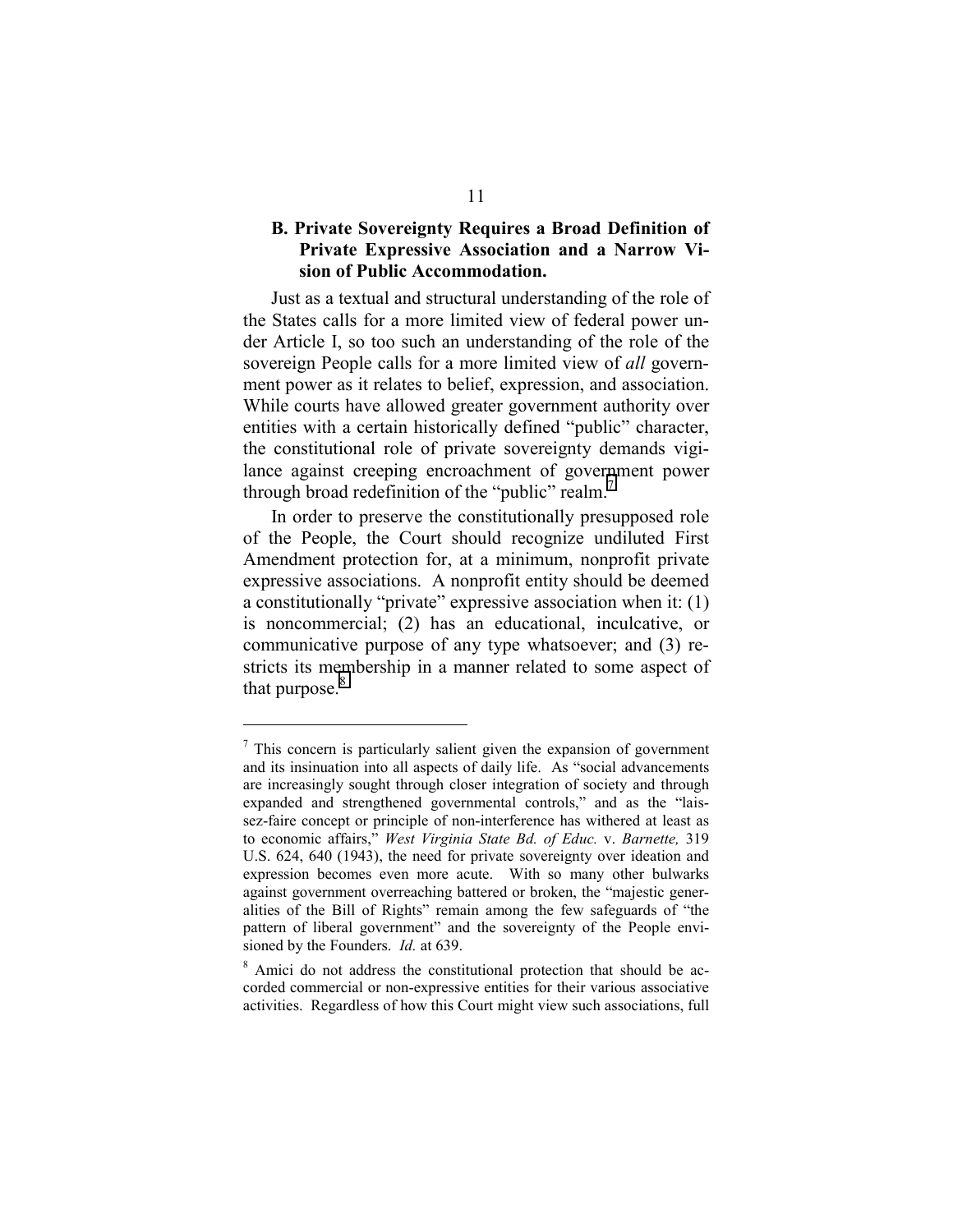The nonprofit form should constitute *prima facie* evidence of a noncommercial character. And the statements and views of the body with authority to speak for the organization should constitute *prima facie* evidence of the nature of any expressive purpose and the relation of any membership criteria to such purpose. Thereafter the burden should be upon the State to rebut the association's private expressive character if the State seeks to reduce First Amendment constraints by characterizing the group as a "public" accommodation.  $\overline{9}$  As with the "structural principle" acknowledging the sovereign immunity of the States, the People's sovereignty of thought, expression, and association should not be diluted absent "compelling evidence" that an association has voluntarily placed itself in the public realm and surrendered its private status and protection. *Alden,* -- U.S. at --, 119 S. Ct. at 2255 (citation and quotation marks omitted).

Insulating private expressive associations from recategorization as public accommodations is consistent with this Court's treatment of the issue in earlier cases. In *Hurley* v. *Irish-American Gay, Lesbian and Bisexual Group of Boston,* this Court noted the common-law rule that "innkeepers, smiths, and others who 'made profession of a public employment,' were prohibited from refusing, without good reason, to serve a customer," and that it was by making a profession of an activity and taking on customers that they came to be considered "a sort of public servants." 515 U.S. 557, 571 (1995) (quoting old English cases). Similarly in *Roberts*,

First Amendment protection should extend, at a minimum, to all noncommercial private expressive associations.

<sup>9</sup> *Roberts* and its progeny, of course, involved non-profit entities nonetheless viewed as "commercial" in nature. *See, e.g., Roberts,* 468 U.S. at 626 (referring to "various commercial programs and benefits"). And one can imagine non-profit commercial cooperatives, trade schools, or industry associations having regulatory authority that might well be characterized as commercial or even "public" in some senses. But the burden should be on the State to prove any potentially relevant commercial qualities.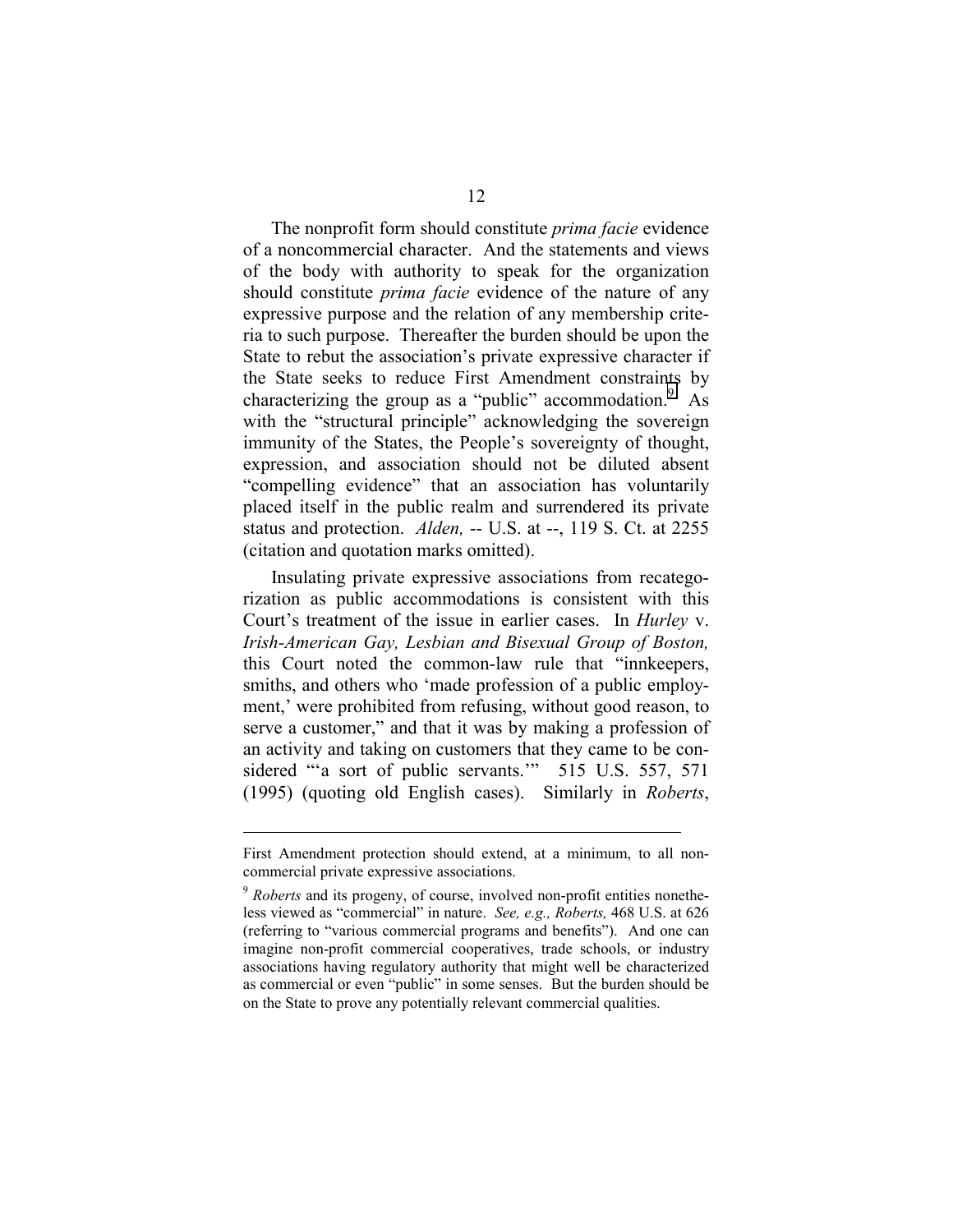Justice O'Connor contrasted freedom of expressive association and "freedom of commercial association." 468 U.S. at 634 (O'Connor, J., concurring in part and concurring in the judgment); *see also New York State Club Ass'n,* 487 U.S. at 20 (O'Connor, J., concurring) (distinguishing "[p]redominately commercial organizations"). Regardless whether the Court is correct in affording lesser protection to commercial entities, private noncommercial expressive associations surely are entitled to full First Amendment refuge.

Determining an expressive purpose and the relationship of membership policies by looking to the association's own interpretations of those matters is likewise consistent with the principle that "the speaker has the right to tailor the speech." *Hurley,* 515 U.S. at 573. And deferring to an expressive association's governing body on such matters accords with the First Amendment aversion to government debate over matters of private faith, doctrine, or morals. *See Clay* v. *United States,* 403 U.S. 698, 700 (1971) (Selective Service System must focus on the beliefs of the prospective conscientious objector and not on "its own interpretation of the dogma of the religious sect"); *Watson* v. *Jones*, 80 U.S. (13 Wall.) 679, 733-34 (1872) (in matters concerning "the conformity of the members of the church to the standard of morals required of them," every religious denomination has "the right of construing their own church laws").

The proposed broad definition of private expressive association and the presumptions used in applying that definition reflect the proper place of government relative to the People, and the need to jealously guard against government's tendency toward self-aggrandizement. Any narrower approach would unduly restrict the private sphere and invite government to expand the so-called "public" sphere or to impose its own views on what an association actually believes in order to enforce the latest prescribed orthodoxy. Indeed, that is precisely what happened in this case.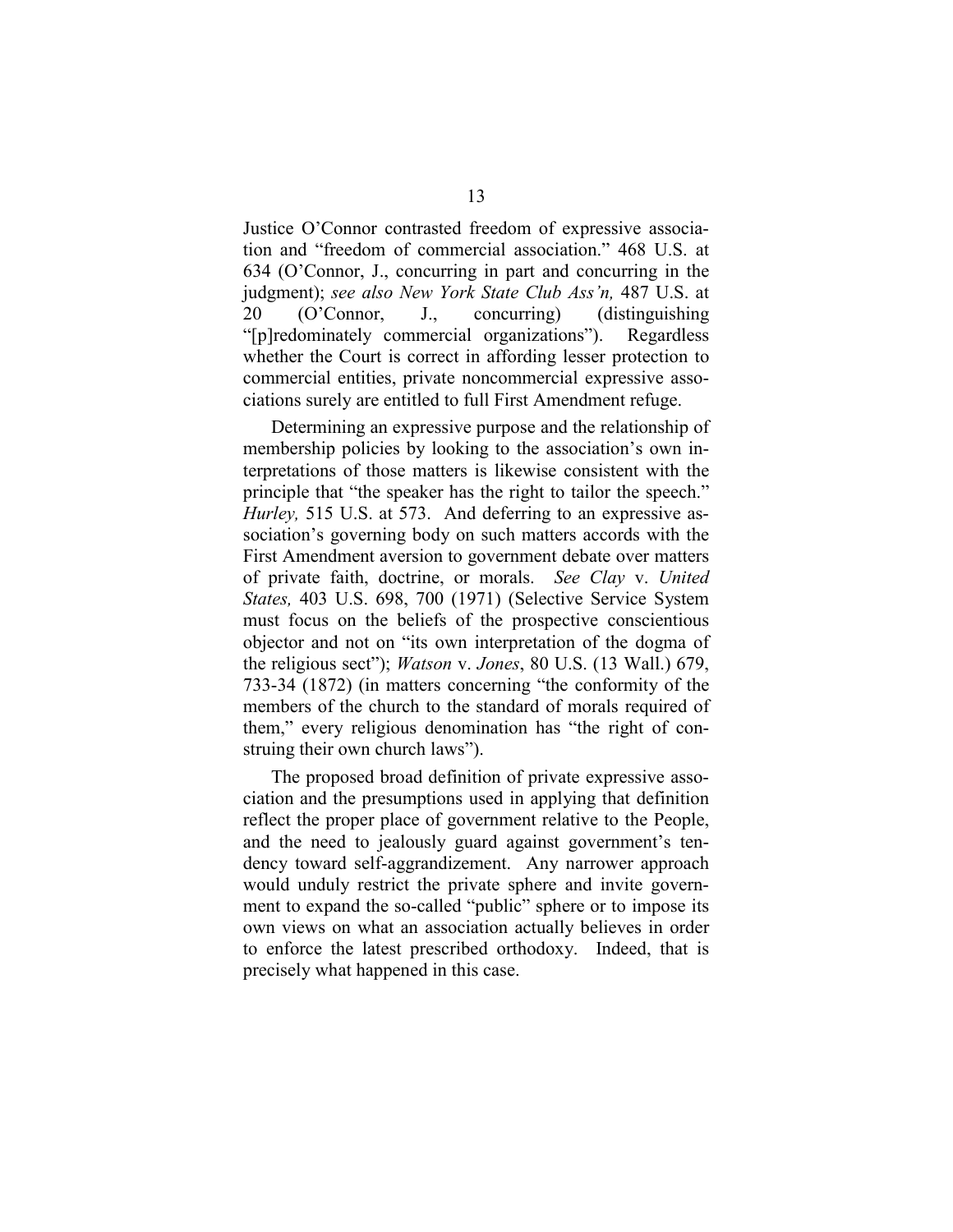#### <span id="page-17-0"></span>**II. The Boy Scouts Is a Private Expressive Association Possessing Undiluted First Amendment Rights.**

The New Jersey Supreme Court justified its disregard for the Boy Scouts' First Amendment rights in part by characterizing it as a "public" accommodation supposedly having fewer rights and implicating more compelling regulatory interests than would otherwise be the case with a private expressive association. The court also redefined the Boy Scouts' views in a manner contrary to how the Boy Scouts itself defines those views. Both tactics are unacceptable distortions of constitutional law.

#### **A. The Boy Scouts Is a Private Expressive Association.**

Applying the test set forth in Part I, the Boy Scouts easily qualifies as a private expressive association entitled to undiluted First Amendment protection. At both the national and local levels, the Boy Scouts and its units are nonprofit, noncommercial associations, and no court has suggested otherwise.

Regarding the purpose of the organization, the Boy Scouts' Mission Statement provides:

It is the mission of Boy Scouts to serve others by helping to instill values in young people and, in other ways, to prepare them to make ethical choices over their lifetime in achieving their full potential. The values we strive to instill are based on those found in the Scout Oath and Law.

State Court Record JA2238. This purpose falls well within the "right to associate with others in pursuit of a wide variety of political, social, economic, educational, religious, and cultural ends." *Roberts*, 468 U.S. at 622. Indeed, at least one member of this Court has cited the Boy Scouts as an example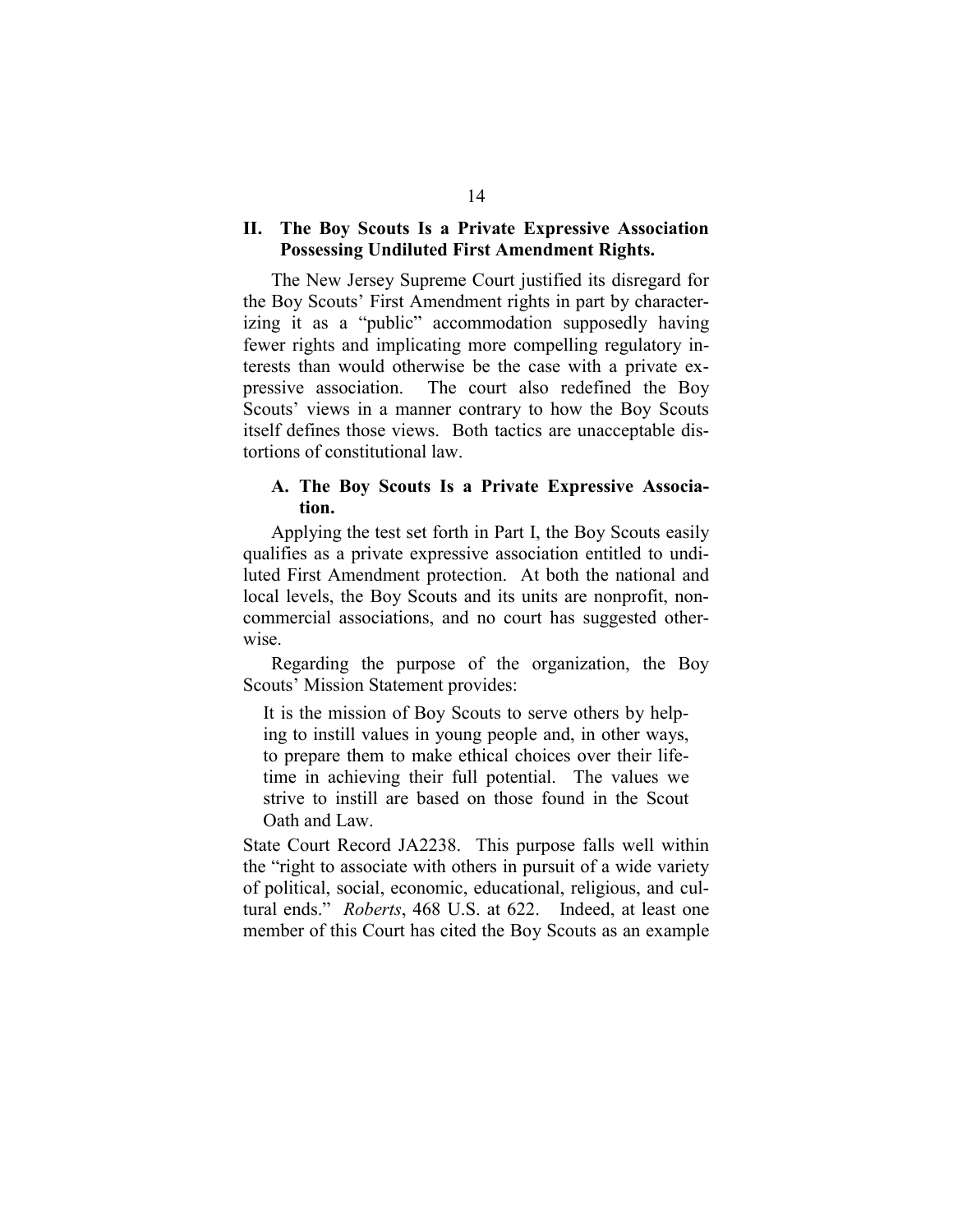<span id="page-18-0"></span>of an expressive association. *Id.* at 636 & n.\* (O'Connor, J., concurring in part and concurring in the judgment).<sup>10</sup>

Further, the national organization having authority to speak for the Boy Scouts has identified homosexuality as incompatible with its view of moral behavior and the values it seeks to instill. *See Curran* v. *Mount Diablo Council of the Boy Scouts of America,* 952 P.2d 218, 225-26 & n. 7 (Cal. 1998); *cf.* Scoutmaster Handbook (1972) (disapproving "the practices of a confirmed homosexual") (State Court Record JA2072-74). Pursuant to this view, the Boy Scouts thus excludes avowed homosexuals. *Curran,* 952 P.2d at 225-26. Based upon the Boy Scouts' authoritative interpretation of its own purposes and values, its membership criteria directly relate to one of the specific values bound up in its purpose.

Under a constitutionally appropriate test, therefore, the Boy Scouts is a *prima facie* private expressive association entitled to full First Amendment protection. None of the factors cited by the State in its interpretation of the LAD is sufficient to establish, under the Constitution, that the Boy Scouts is "public" in character and subject to State interference with its membership policies.

### **B. State Law Criteria Defining a Public Accommodation Do Not Establish Public Character under the Constitution.**

Although the New Jersey court's finding that the Boy Scouts is a public accommodation was done as a matter of state law, that finding also impacted the court's First Amendment analysis. This Court therefore should consider whether the factors relied upon by the court below – broad public solicitation, close relations with government or public

<sup>10</sup> *Cf. NAACP* v. *Alabama ex rel. Patterson,* 357 U.S. 449, 459 (1958) ("The Association, which provides in its constitution that '(a)ny person who is in accordance with (its) principles and policies \* \* \*' may become a member, is but the medium through which its individual members seek to make more effective the expression of their own views.").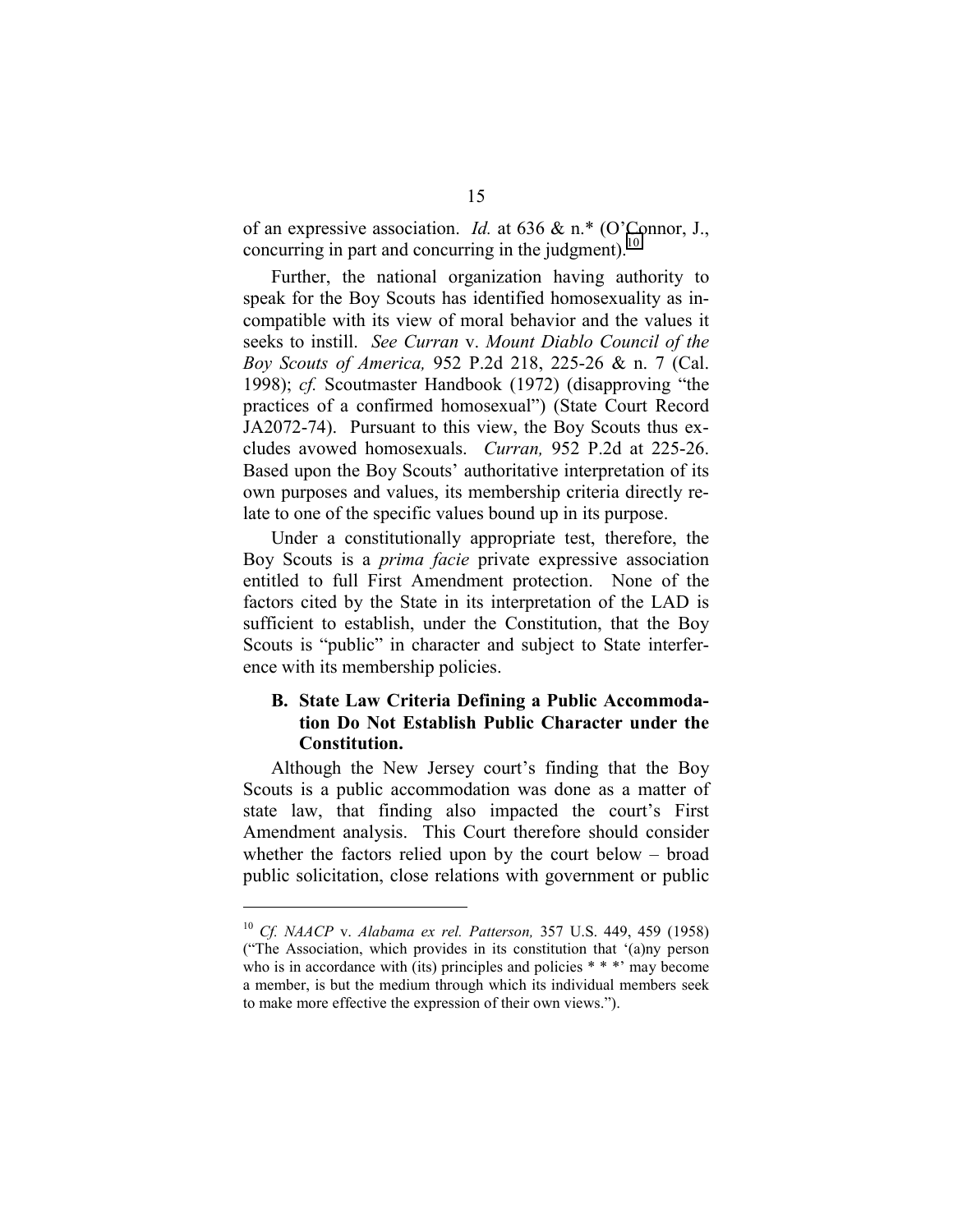accommodations, and similarity to state-defined public accommodations – compellingly rebut the Boy Scouts' private expressive character for First Amendment purposes.

As applied by the court below, these various elements of "publicness" are inadequate and, if accepted, would redefine as public far too much protected activity to be acceptable constitutional measures. Thus, regardless of whether the Boy Scouts is "public" in the eyes of New Jersey, it is a private expressive association under the Constitution.

*Conditional Solicitation of Membership.* According to the court below, the Boy Scouts' solicitation of members from a broad diversity of groups renders it a public accommodation. 160 N.J. at 590-91, 734 A.2d at 1211. But the court discounted the conditional nature of this solicitation: only those persons willing to adhere to the Scout Oath and Law – as interpreted by the Boy Scouts – are sought for membership. *See id.* at 599, 734 A.2d at 1216 (acknowledging that "Boy Scouts' membership application requires members to comply with the Scout Oath and Law"). The court instead proclaimed that the mere breadth of the population solicited – through advertisements, recruiting, and otherwise – converted the conditional invitation to an unconditional one. Whatever the merits of such logic as a matter of New Jersey law, it is inconsistent with the logic of the Constitution.

Numerous expressive associations seek potential new members from among the population at large, but that does not mean persons are invited to become members *regardless* of whether they meet the criteria for membership. The invitation to join, while broad, contains a basic minimum condition of shared views and a willingness to comport oneself in a manner consistent with such views. Likewise with political clubs, religious groups, or affinity organizations (People for the Ethical Treatment of Animals, Greenpeace, NARAL, or the National Right to Life Committee), the fact that they seek to recruit broadly has no bearing on whether membership is conditioned on agreement with their principles. It is that es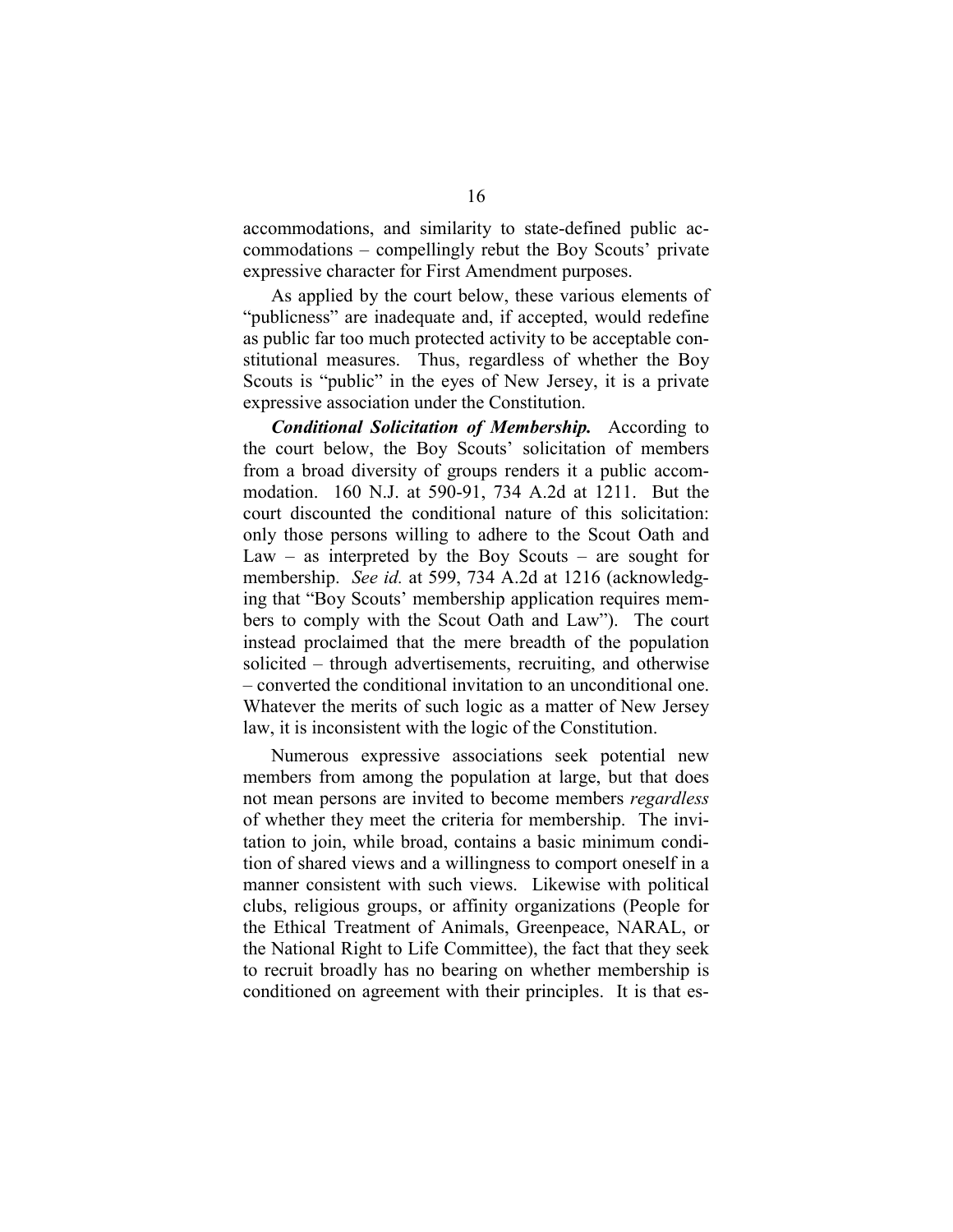sential condition on membership that is among the hallmarks of a "private" expressive association.

As concerns the Boy Scouts, therefore, its trolling a large sea of candidates in no way implies that every person is welcome *regardless* of compatibility with the self-defined values of Scouting. Any "invitation" by the Boy Scouts, either express or implied, is necessarily conditioned on the invitee's willingness to accept, in word and deed, the values the Boy Scouts professes for itself. The reasoning by which the court below ignored this fundamentally conditional nature of the solicitation is not only wrong, it borders on the surreal.

In one of its more Orwellian moments, the court below argued that there is a "symbolic invitation extended by a Boy Scout each time he wears his uniform in public." 160 N.J. at 591, 734 A.2d at 1211. The Boy Scouts, of course, would suggest a different meaning for its own symbol: An affirmation of the values held by the organization including, presumably, its opposition to homosexuality and atheism. The court below sought to coopt the symbolic speech of the Boy Scouts and imbue it with a message of unlimited invitation that most assuredly was never intended by the Boy Scouts. While the Boy Scouts uniform may well "invite<sup>[]</sup> the curiosity and awareness of others in the community," 160 N.J. at 591, 734 A.2d at 1211, the same is true of *all* group symbols, such as a priest's Roman collar or a Shriner's fez. But the fact that people become aware of a group through its symbols and speech, and may even want to join the group, is not an unrestricted invitation by the group. Under the New Jersey court's skewed theory, every recognizable group symbol would suddenly become an open and unlimited invitation, rendering the symbolized group a public accommodation.<sup>11</sup>

 $11$  The court below seems to suggest that the invitation extended by the Scouts is somehow misleading by not adequately revealing its condition, and that members of the public may "be subjected to the embarrassment and humiliation of being invited[,] … only to find [the] doors barred to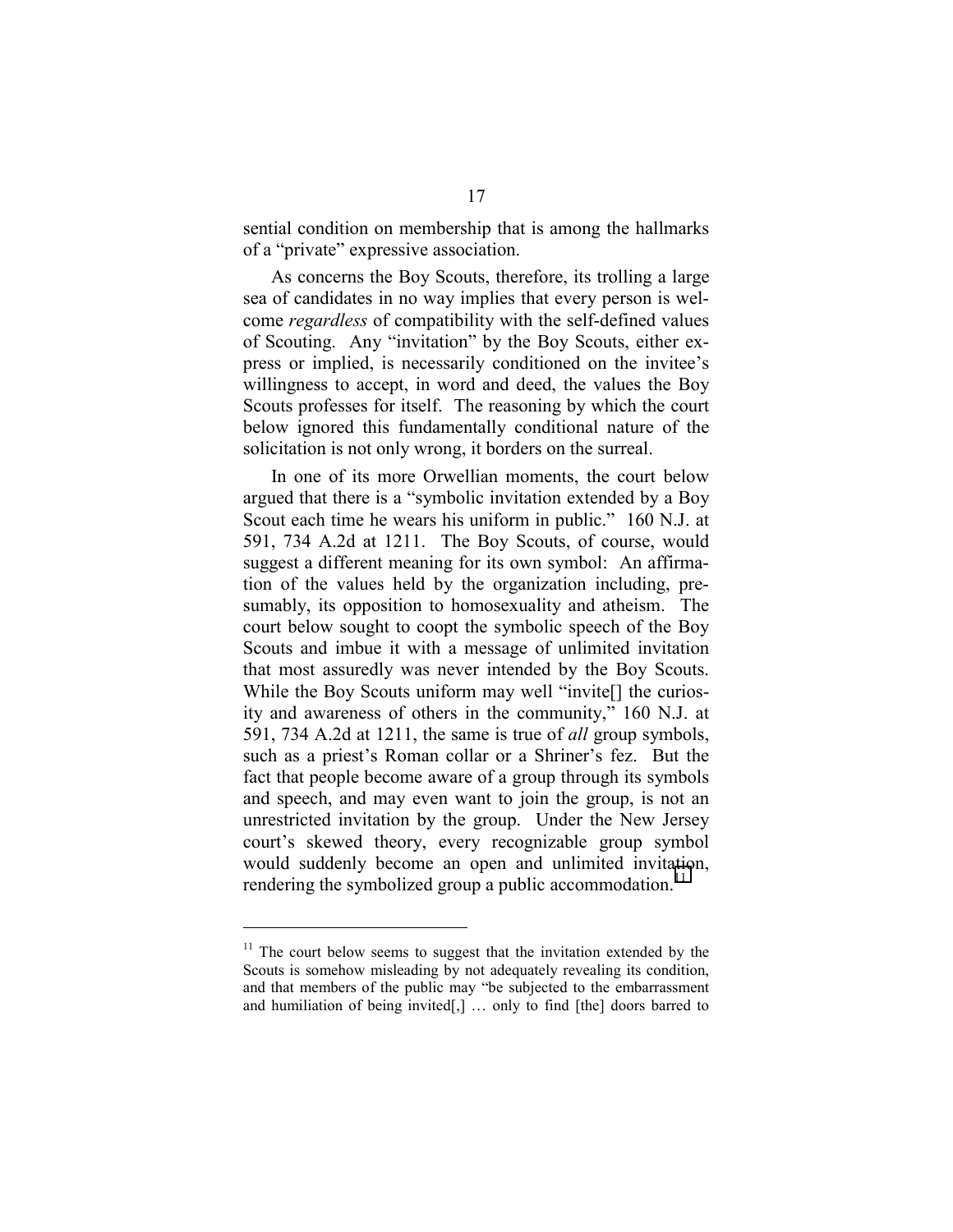A related example of the court below reinterpreting private expression is its rejection of the Scout Oath and Law as constituting genuine selectivity criteria for membership. 160 N.J. at 599-601, 734 A.2d at 1216-17. No matter how an outside observer *might* interpret Scouting's primary statements of belief, it is not up to such an outside observer – and most certainly not the government – to tell the Boy Scouts that it incorrectly understands its own tenets. The governing body for Scouting has determined that its moral views and primary statements of belief are opposed to homosexuality. That is the end of the matter. It is not for the New Jersey Supreme Court to resolve doctrinal disputes for Scouting any more than it may validly impose upon the Pope a particular construction of the Gospels. *See Watson*, 80 U.S. (13 Wall.) at 727 ("whenever the questions of discipline, or of faith, or ecclesiastical rule, custom, or law have been decided by the highest of these church judicatories to which the matter has been carried, the legal tribunals must accept such decisions as final, and as binding on them"). The sheer presumption of the New Jersey court on this point highlights the need for a resilient barrier against government restrictions on private values formation, education, and expression.<sup>12</sup>

The court below also made the dubious assertion that "the size of the Boy Scouts organization certainly implies an open membership policy." 160 N.J. at 599, 734 A.2d at 1216.

them." 160 N.J. at 591, 734 A.2d at 1211 (citation and quotation marks omitted). Even if some may have mistaken the Boy Scouts' invitation in the past, there is certainly no confusion now as to its conditional nature. The Boy Scouts has been defending its exclusion of homosexuals, agnostics, and atheists in the courts for nearly 20 years. No member of those groups could reasonably believe that the Scouts has "invited" them to join.

<sup>12</sup> A similar reinterpretive effort took place in the lower courts in *Hurley,* where the trial court claimed that the position of the parade organizers "was not only violative of the public accommodations law but 'paradoxical' as well, since 'a proper celebration of St. Patrick's and Evacuation Day requires diversity and inclusiveness.'" 515 U.S. at 562. The tactic gained no traction in *Hurley* and should likewise fail in this case.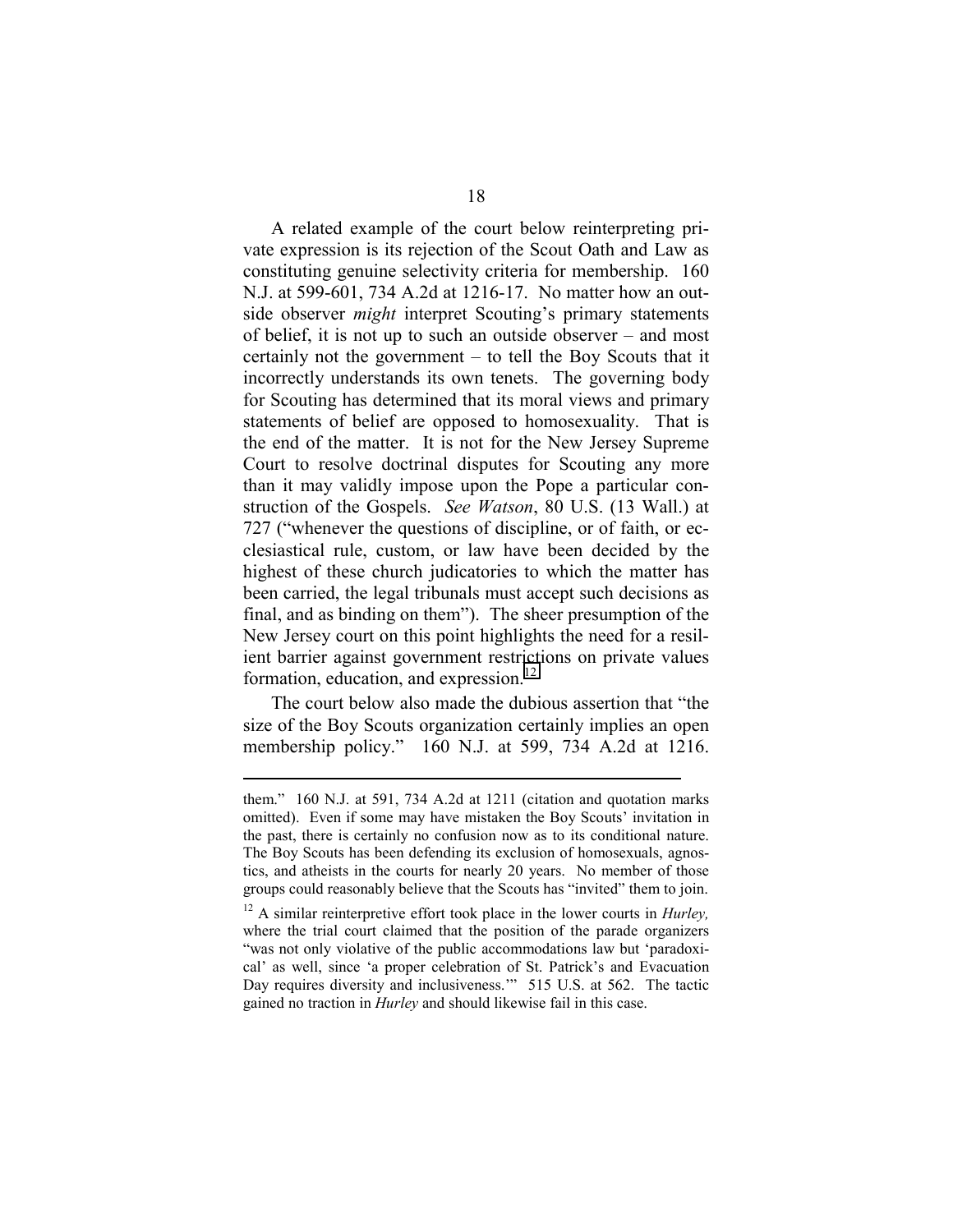That many people may agree with an organization's message and therefore join does not thereby deprive the organization of control over its message or its membership. To hold otherwise would "punish[] the Boy Scouts for its success in recruiting," *Welsh* v. *Boy Scouts of America,* 993 F.2d 1267, 1277 (CA7 1993), and would render illusory the freedom of expressive association.

While the New Jersey court found the Boy Scouts insufficiently selective to qualify as "private," the proper constitutional test is satisfied so long as an organization is selective on any grounds related to its expressive or educational views and values. That the Boy Scouts' selectivity criteria is in many respects "rather lenient" and allows "multifarious voices" on many topics other than sexual morality or basic belief in a supreme being "does not forfeit constitutional protection." *Hurley,* 515 U.S. at 569-70; *see also id*. at 574 ("[T]he Council clearly decided to exclude a message it did not like from the communication it chose to make, and that is enough to invoke its right as a private speaker to shape its expression by speaking on one subject while remaining silent on another.").

*Interaction with Government and Public Accommodations.* According to the court below, the Boy Scouts is a "public" accommodation "because it maintains close relationships with federal and state governmental bodies and with other recognized public accommodations." 160 N.J. at 591, 734 A.2d at 1211. The most serious problem with this reasoning is that the court relied upon interactions which, if relevant, would render virtually every citizen, much less every group, public in nature. That the Boy Scouts was chartered by Congress, for example, is meaningless as to the constitutional determination of its public or private status. Every nonprofit corporation is chartered by some government, yet that does not convert all nonprofit corporations into public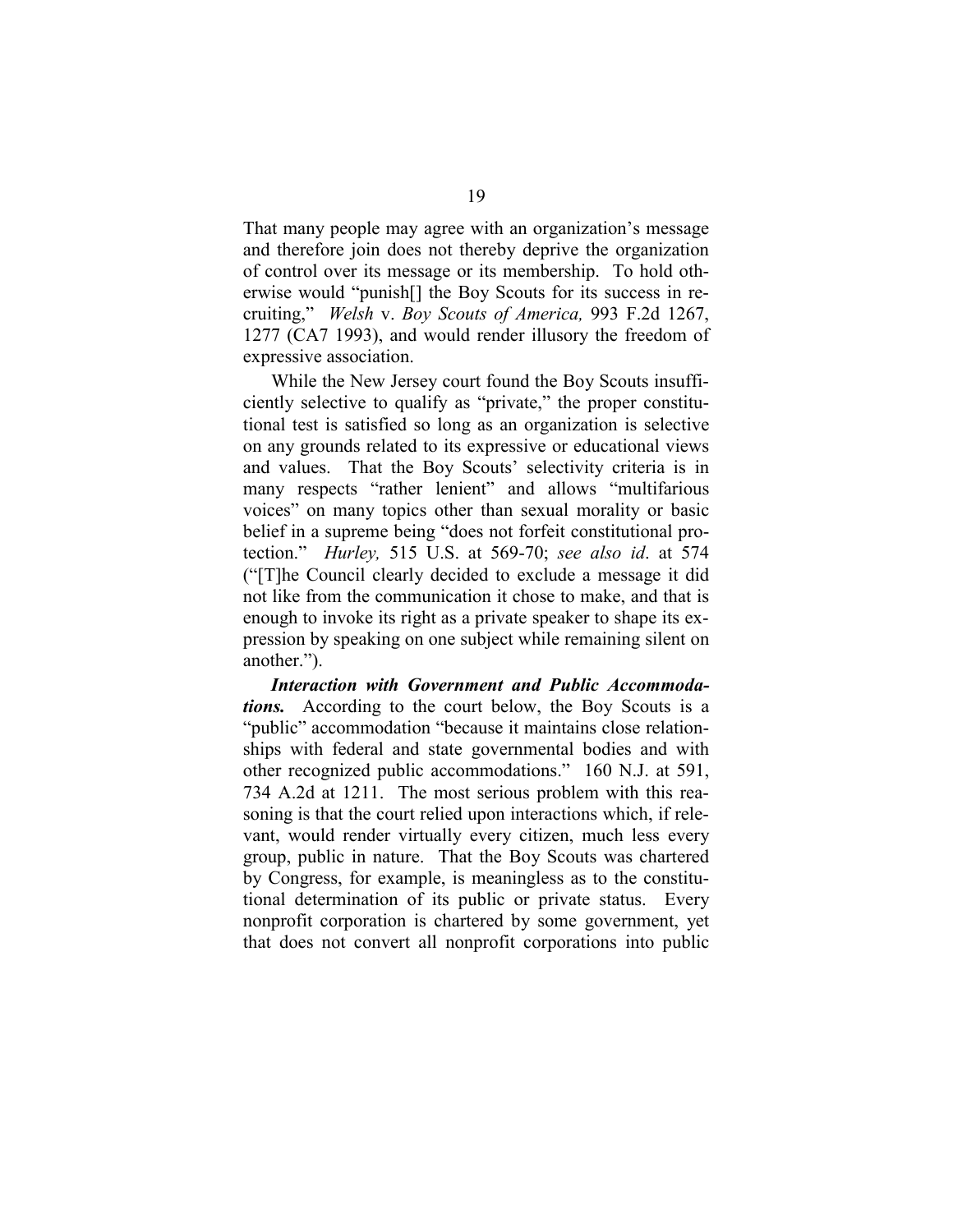accommodations.13 In this case there is no allegation that Congress, or any other government entity, maintains control over the Boy Scouts or otherwise directs its activities via the charter. The Boy Scouts thus is not an agent of the federal government, but rather is a free agent setting its own policies and directions. *See San Francisco Arts & Athletics, Inc.* v. *United States Olympic Comm.,* 483 U.S. 522, 543-44 (1987) ("[T]hat Congress granted it a corporate charter does not render the USOC a Government agent. All corporations act under charters granted by a government, usually by a State. They do not thereby lose their essentially private character.").

The various materiel and other resources provided the Boy Scouts by the federal government likewise do not render the Scouts "public" in character. Such resources are simply gifts to an organization that the government favors. They come with no strings attached, and the Boy Scouts make no particular claim of right to such beneficence. While New Jersey might complain to the federal government if it dislikes the object of this charity, the gift-giving itself does not alter the character of the Boy Scouts. To hold otherwise would necessarily convert every recipient of federal largess into a public accommodation or some other "public" entity subject to heightened regulation by the State. *Cf*. *Atascadero State Hospital* v. *Scanlon*, 473 U.S. 234, 246-47 (1985) ("[T]he mere receipt of federal funds cannot establish that a State has consented to suit in federal court.") Such result would be absurd – imagine a State forbidding interpersonal discrimination by individuals who receive federal health or welfare benefits on the theory that federal subsidization renders them "public"

 $13$  Indeed, even were we to focus only on congressionally chartered entities, the New Jersey court's reasoning would render a group such as the Daughters of the American Revolution, 36 U.S.C. § 153101, a public accommodation that presumably then could not limit its membership to women. Furthermore, even if, contrary to reason, a congressional charter *did* impart some "public" character to the chartered entity, it would be a *federal* public character, putting state regulatory authority in doubt.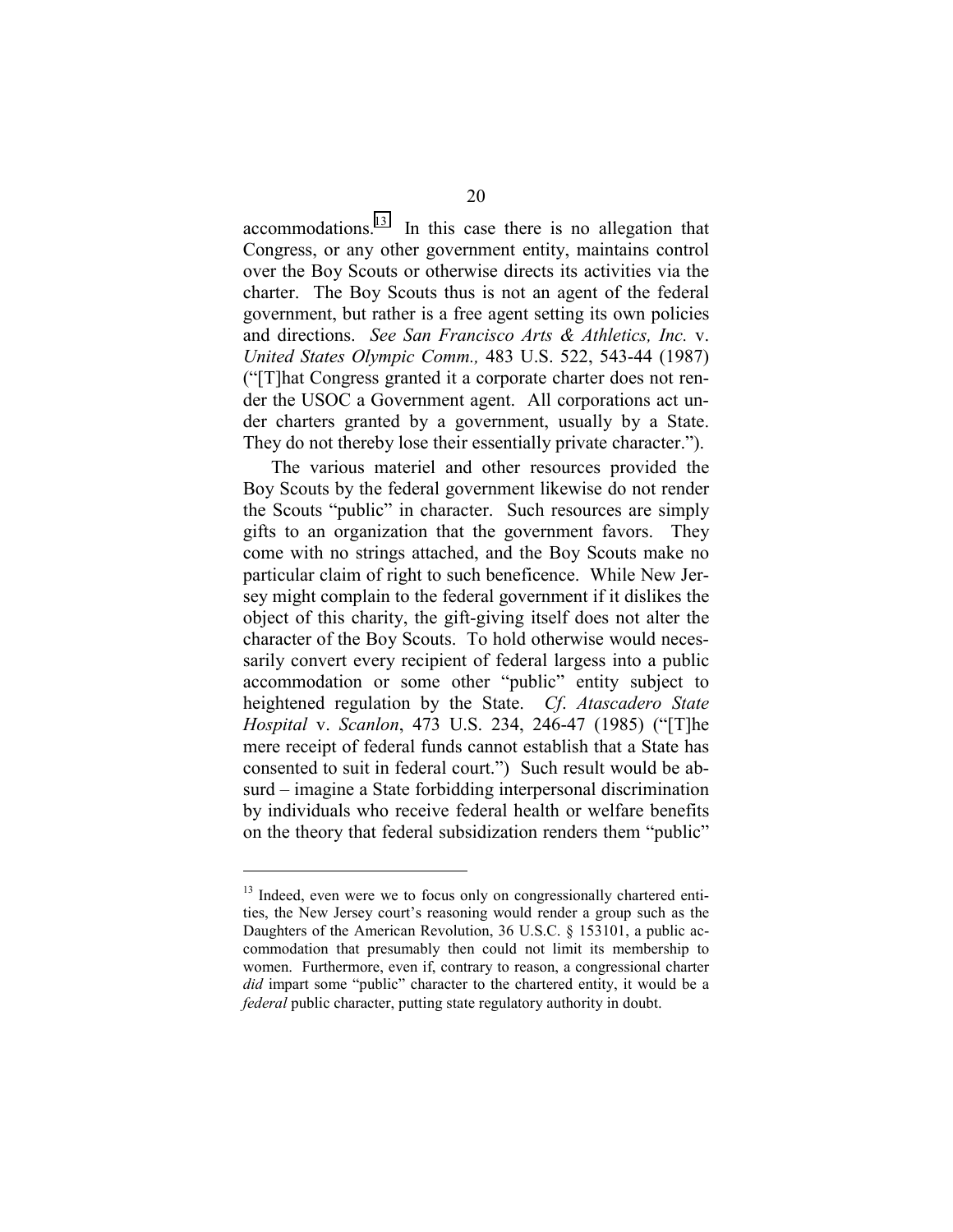actors. It also raises a troubling conflict between state and federal law for a State to impose adverse and burdensome conditions on the receipt of federal benefits.<sup>14</sup>

Similarly, the sponsorship of individual Scouting units by local government entities may raise issues concerning the propriety of government sponsoring private expressive associations, but it does not convert the Boy Scouts into a public agent. Rather, it is quite the opposite: those various entities have agreed to be agents for the Boy Scouts, and have agreed to conduct themselves and to instruct their charges according to the rules and values of the Scouts. At no time was the Boy Scouts ever given as a condition of accepting such sponsorship the requirement that it alter its membership practices. Had it been confronted with such a condition it would have been up to the Scouts whether to accept the condition or to reject the erstwhile sponsor. But the Scouts having never accepted such a condition *ex ante*, a court cannot use the current sponsorship to impose the condition *post hoc*.

Finally, the court's reliance upon the Boy Scouts' activities in places of public accommodation is particularly disingenuous. That the Boy Scouts makes use of genuinely public places merely shows it to be like every other private entity or person that has general access to public areas. In this respect the Boy Scouts is no different from any other club or group that may hold meetings in a school or elsewhere. Again, the private use of public facilities does not alter the private char-

<sup>&</sup>lt;sup>14</sup> It would be a different – though not necessarily constitutional – situation if the federal government conditioned its benefits on the Boy Scouts' acceptance of various anti-discrimination obligations. In such circumstances the Boy Scouts would at least be free to reject the condition and the benefits rather than alter its protected association. But the federal government has imposed no such condition on its benefits, and the State may not indirectly impose its own such condition on federal benefits by using their receipt to invalidate the private status of the Boy Scouts.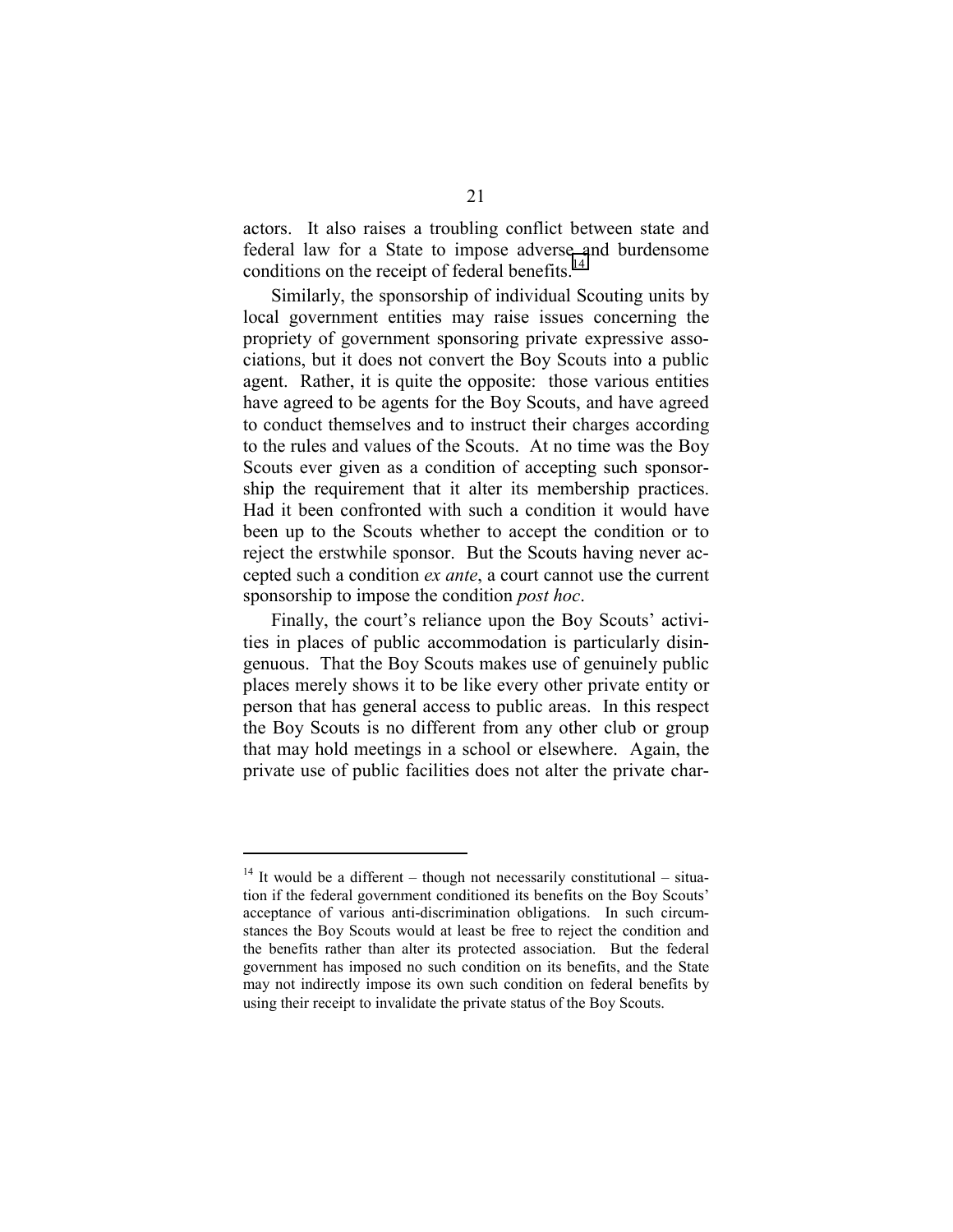acter of the user, particularly when the group has not accepted any pre-existing condition placed on the use of the facilities.<sup>15</sup>

*Analogies to Recreational and Educational Facilities.* Finally, the court below stated that the "Boy Scouts' educational and recreational nature" supports its being categorized as a "public" accommodation. 160 N.J. at 594, 734 A.2d at 1213. But from a constitutional perspective, it is the very educational nature of the Boy Scouts that, in part, renders its association "expressive" to begin with. The Boy Scouts seeks to educate youth in the particular values of the Scouting organization. In this respect it is more similar to various religious instructional programs such as Hebrew school or Confraternity of Christian Doctrine (CCD) classes than it is to standard primary or secondary schools. That the Boy Scouts instills a more general set of non-sectarian values rather than specific religious beliefs is simply a difference in the content of the expression, not the fact of expression.

Finally, the private expressive character of the Boy Scouts is not diminished by its resort to various camping and athletic activities to help hold the attention of its members. That is just a matter of method. Nowhere is it decreed that education and values transmission may only take place inside the sometimes stifling confines of a classroom. As Justice O'Connor has recognized, association organized around such activities may still be expressive when the activity constitutes the medium and opportunity for conveying the overall organizational message. *Roberts,* 468 U.S. at 636 (O'Connor, J., concurring in part and concurring in the judgment).

Overall, the various factors relied upon by the court below for purposes of state law do not provide compelling evidence

<sup>&</sup>lt;sup>15</sup> And even such a condition – you may not hold your meetings at school unless you alter your expressive association in a manner to our liking – would in all likelihood be a viewpoint-based unconstitutional condition. *Cf. Rosenberger* v. *Rectors and Visitors of the University of Virginia,* 515 U.S. 819, 829 (1995) (regarding access to a limited forum, the State may not "discriminate against speech on the basis of its viewpoint").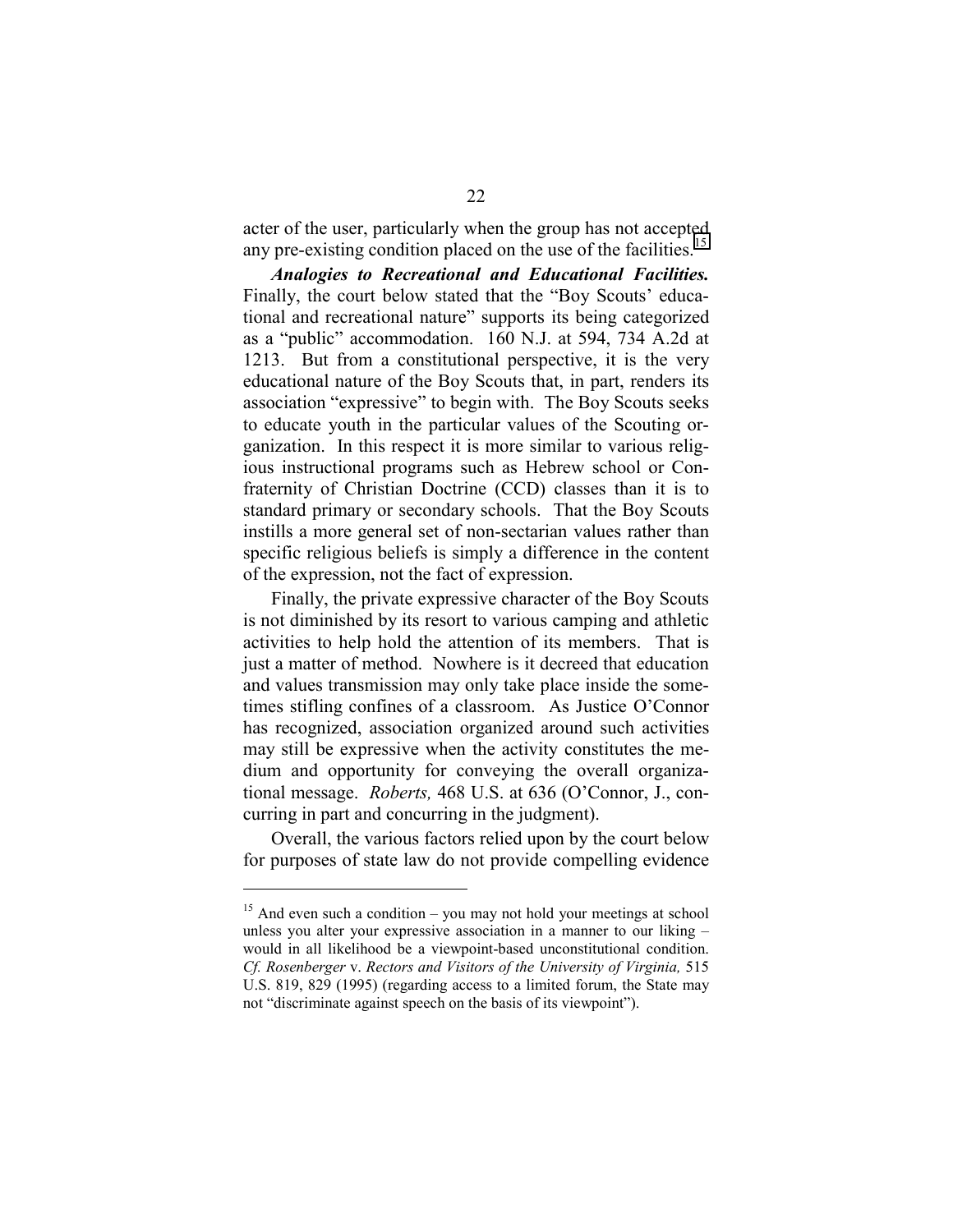<span id="page-26-0"></span>of a "public" character for purposes of the First Amendment. Indeed, they sweep so broadly that, if adopted, they would drastically reduce the scope of constitutionally protected private expressive association. The court's reasoning is thus incompatible with the constitutional presupposition of a broad and sovereign private sphere.

#### **C. Compelled Association with a Person Who Does Not Share One of the Boy Scouts' Values Violates the First Amendment.**

The Boy Scouts as an organization has plainly and definitively declared its views concerning the morality of homosexuality. Forcing the Boy Scouts to accept as an adult member and leader an avowed homosexual would inherently conflict with the Scouts' stated moral position and with its ability to convey that position through words and by the example of its leaders. And because the Boy Scouts holds out its adult leaders as role models, forcing the organization to accept Respondent also amounts to compelled speech by forcing the Scouts to place its imprimatur on a person who exemplifies particular values and behavior that the Boy Scouts rejects.

*Compelled Expressive Association.* The Boy Scouts has chosen to limit its membership to persons who agree with, and are willing to follow, the Scout Oath and Law as the Boy Scouts interprets them. The organization is unwilling to accept as members persons who reject, by word or deed, its interpretation of the Scout Oath and Law as they concern homosexuality, regardless of whether such person agrees with Scouting's views concerning some or all other matters. That associational choice is protected under the First Amendment. As this Court has made abundantly plain, "[f]reedom of association therefore plainly presupposes a freedom not to associate." *Roberts,* 468 U.S. at 623. Where a private expressive association is involved, the desire to exclude should all but end the inquiry. Justice O'Connor correctly noted that "the formation of an expressive association is the creation of a voice, and the selection of members is the definition of that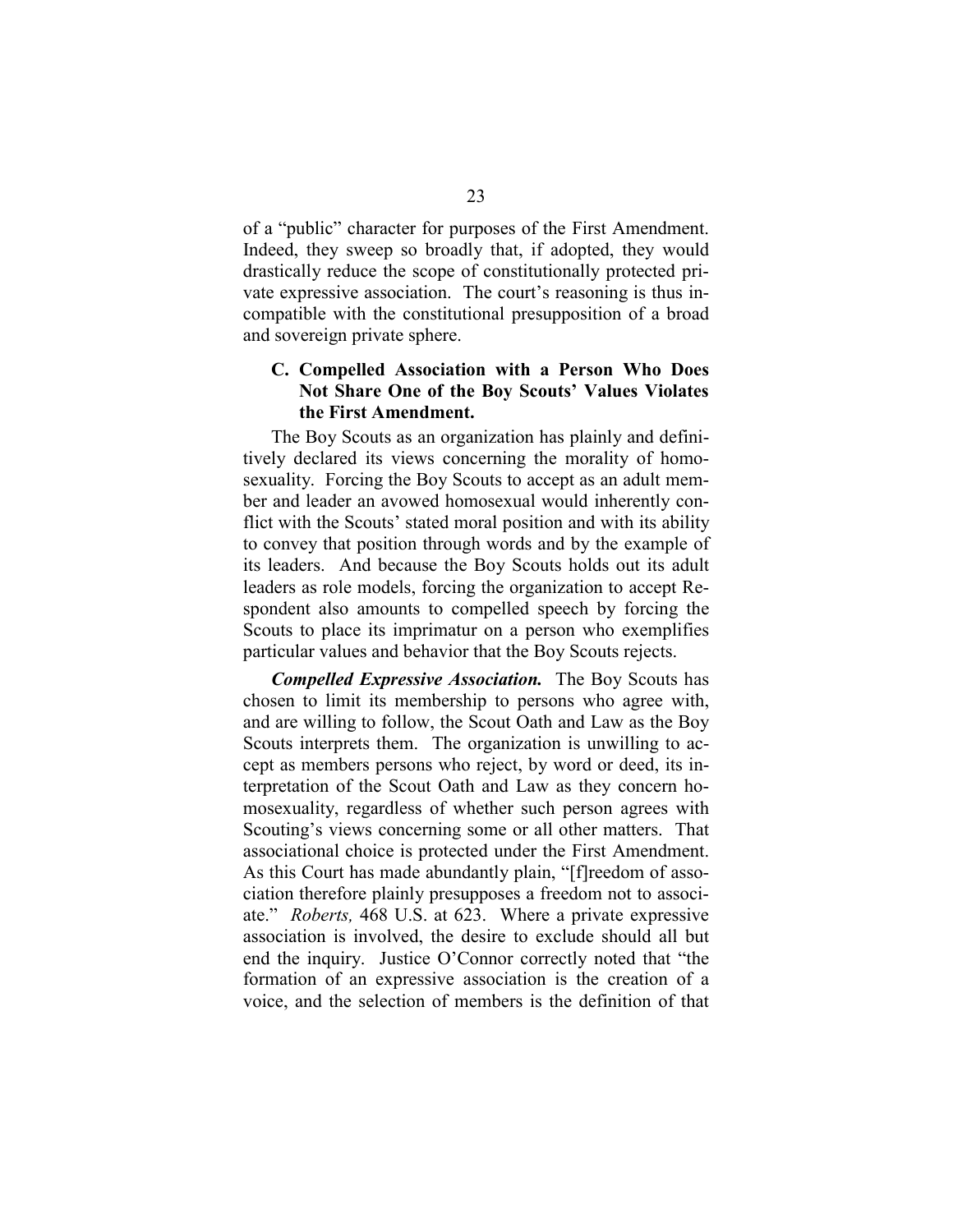voice." *Roberts,* 468 U.S. at 633 (O'Connor, J., concurring in part and concurring in the judgment).

Indeed, even were a commercial association or public accommodation involved, the entity *still* would be entitled to exclude members on the basis of viewpoint or ideology. *See Hurley,* 515 U.S. at 580-81 (even assuming the nature of the parade "would generally justify a mandated access provision, GLIB could nonetheless be refused admission as an expressive contingent with its own message just as readily as a private club could exclude an applicant whose manifest views were at odds with a position taken by the club's existing members."); *cf. New York State Club Ass'n,* 487 U.S. at 13 (1988) ("If a club seeks to exclude individuals who do not share the views that the club's members wish to promote, the Law erects no obstacle to this end."). That the Boy Scouts lacks the commercial or public character of the entities considered in *Roberts* or *New York State Club Association* only makes its entitlement to protection that much less debatable.

Unlike the law at issue in *Roberts,* which imposed "no restrictions on the organization's ability to exclude individuals with ideologies or philosophies different from those of its existing members," 468 U.S. at 627, the New Jersey LAD forbids exclusion of certain persons with ideologies or philosophies regarding homosexuality different from those of the Boy Scouts. And unlike the Jaycees' frequent formal association with women, which undermined any symbolic significance of its membership restrictions, *id.*, the Boy Scouts as an organization is consistent in its disassociation from avowed homosexuals. Compelled association through membership, therefore, *would* "impair a symbolic message conveyed by the very fact that [homosexuals] are not permitted" to join. *Id.*; *see also Board of Directors of Rotary Int'l* v. *Rotary Club of Duarte*, 481 U.S. 537, 541 (1987) (exclusion of women only alleged to advance an "aspect of fellowship," not a particular expressive purpose, and Rotary Club as an organization associated with women in numerous contexts).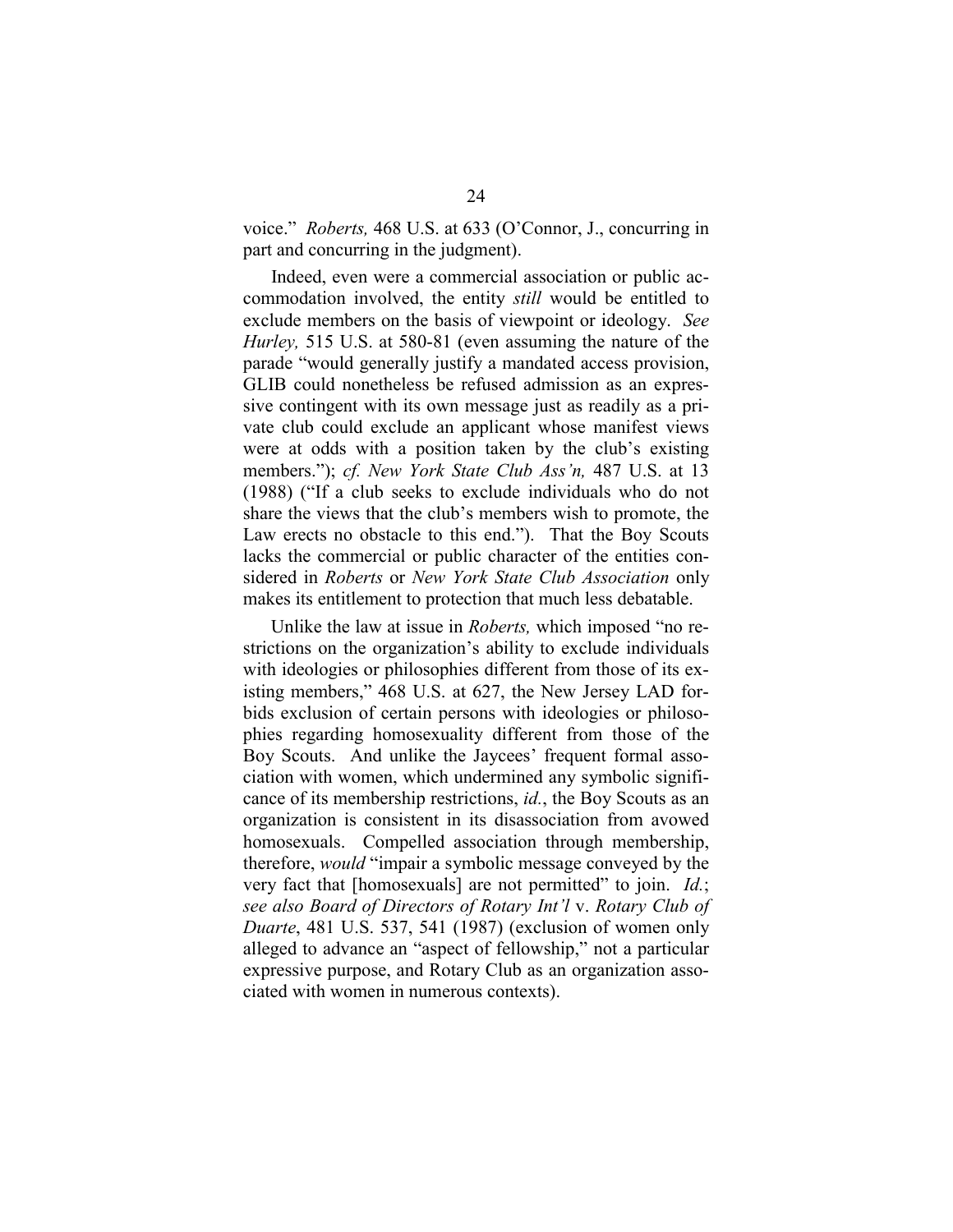*Compelled Speech.* In addition to the problem of compelled association, the application of the New Jersey LAD in this case goes one step further and effectively compels speech. It is undisputed that adult members of the Boy Scouts must act as educators and role models for conveying the principles of Scouting. Who such leaders are and what they do is as significant an expression as is their direct speech. Respondent has declared to all his sexual orientation and sexual activity. If the Boy Scouts accepts him as a leader and a role model, his "participation would likely be perceived as having resulted from the [Boy Scouts'] customary determination about a [leader] admitted to" Scouting – that it believed him to be a role model "worthy of presentation and quite possibly of" emulation as well. *Hurley,* 515 U.S. at 575. Respondent's mere presence as a Scouting leader – after having come out and declared his sexual orientation and activity – would, like the presence of the prospective marchers in *Hurley*, suggest a variety of facts and views regarding homosexuality and Scouting that the Boy Scouts prefers not to assert or support.

It is well-established First Amendment law that the State "may not compel affirmance of a belief with which the speaker disagrees." *Hurley,* 515 U.S. at 573. This principle is a facet of the "general rule[] that the speaker has the right to tailor the speech," which applies to "expressions of value, opinion, *or endorsement*." *Id.* (emphasis added). Because "all speech inherently involves choices of what to say and what to leave unsaid," there "is necessarily ... a concomitant freedom not to speak." *Pacific Gas & Electric Co.* v. *Public Utilities Comm'n of Cal.*, 475 U.S. 1, 11 (1986) (plurality opinion) (citation and internal quotation marks omitted) ("*PG&E*"). The Boy Scouts has its own reasons for declining to have certain views on homosexuality literally or symbolically expressed by one of its members or leaders. But, just as with the parade organizers, "whatever the reason, it boils down to the choice of a speaker not to propound a particular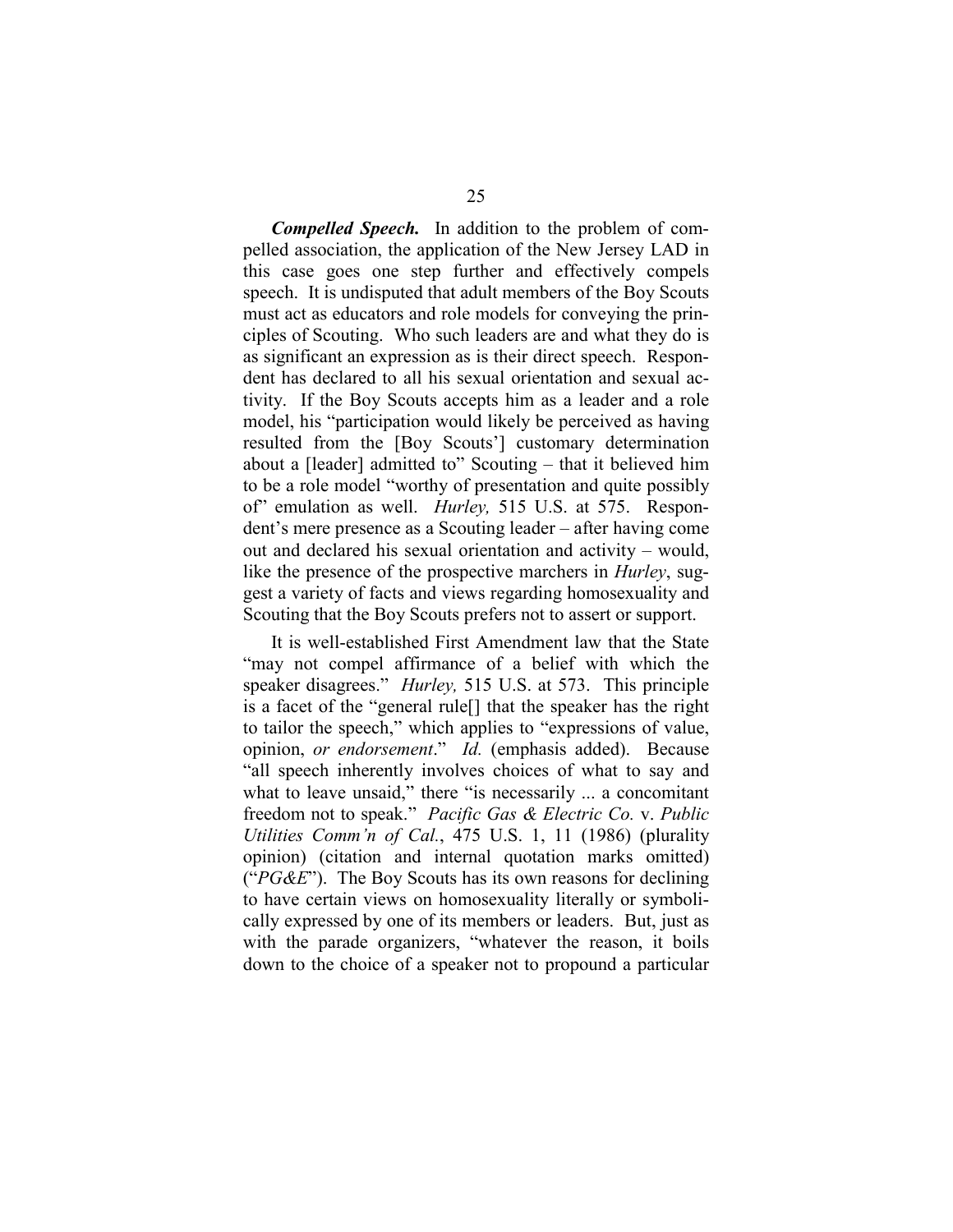point of view, and that choice is presumed to lie beyond the government's power to control." *Hurley,* 515 U.S. at 575.

While the court below suggested that the Boy Scouts would remain free to express its own views concerning homosexuality, at a minimum Respondent's presence as a leader would cause confusion or dissonance in the message. If "the government [were] freely able to compel ... speakers to propound political messages with which they disagree, ... protection [of a speaker's freedom] would be empty, for the government could require speakers to affirm in one breath that which they deny in the next." *PG&E*, 475 U.S. at 16. If the Scouts are forced to "endorse" Respondent by presenting him as a role model, its ability also to contradict – though not retract – that symbolic endorsement provides little help.

Furthermore, the Boy Scouts may prefer to advance its own views in a more restrained manner, not raising the issue unless the need to do so specifically arises. But if it felt that Respondent's presence as a leader would send the opposite message, it "may be forced either to appear to agree with [Respondent's] views or to respond." *PG&E*, 475 U.S. at 15 (citation omitted); *id.* at 18 ("Such forced association with potentially hostile views … risks forcing appellant to speak where it would prefer to remain silent."). Such compelled speech burdens core First Amendment rights, particularly where "there is no customary practice whereby [the Boy Scouts] disavow 'any identity of viewpoint' between [itself] and the selected participants." *Hurley,* 515 U.S. at 576; *see also, PG&E,* 475 U.S. at 15 n. 11 ("a disclaimer … does not suffice to eliminate the impermissible pressure on appellant to respond").

In sum, once the private expressive character of the Boy Scouts is recognized, the LAD can be seen to impose an unacceptable burden on First Amendment rights. That burden cannot be discounted by attaching a "public" accommodation label that fails to comport with the constitutional role of private expressive activity and the sovereignty of the People.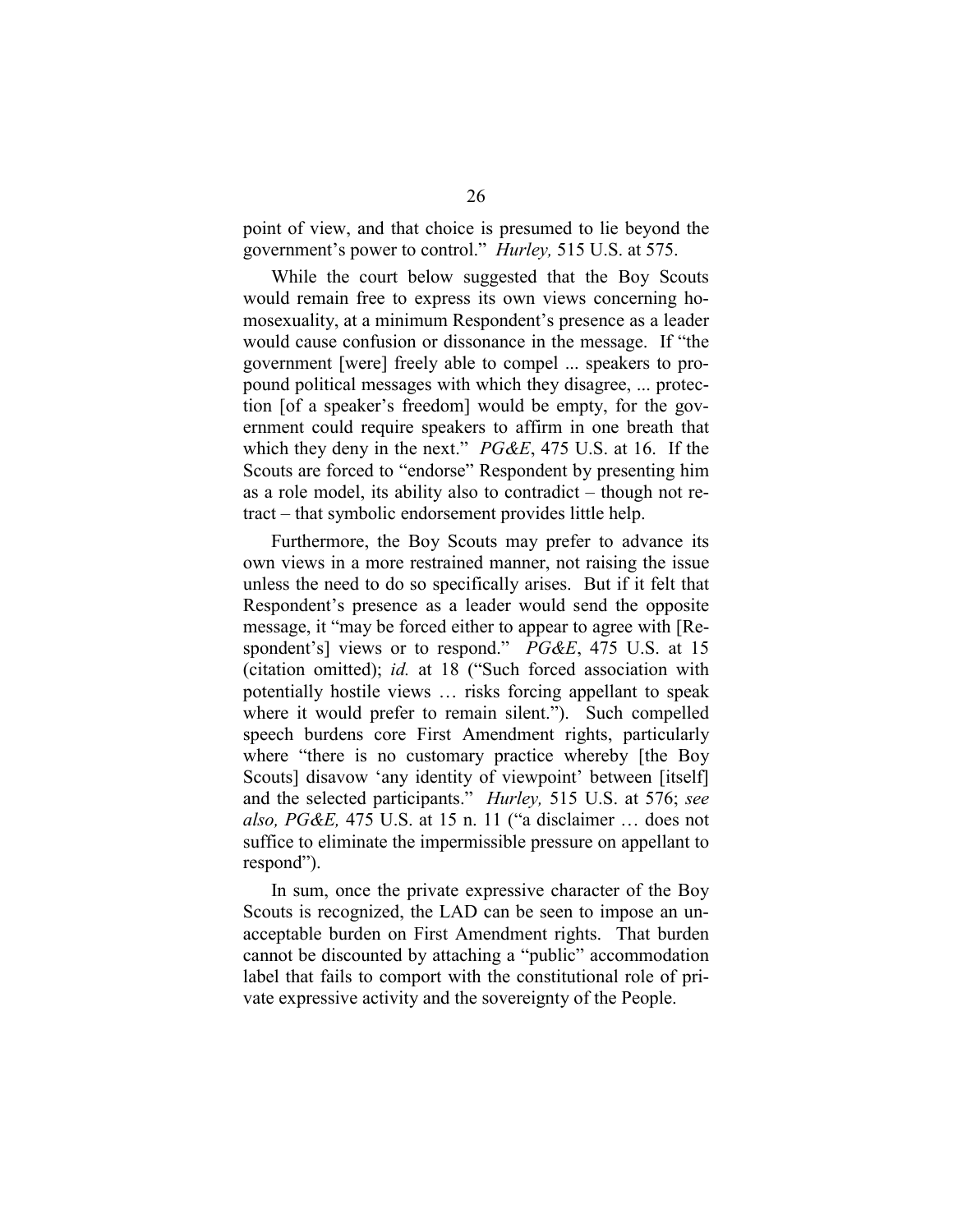### <span id="page-30-0"></span>**III. Preventing Private Discrimination Is Not a Compelling State Interest Sufficient To Trump First Amendment Rights.**

Regardless of what one thinks of the merits of the New Jersey LAD and its application in this case, the interests advanced by that law are not compelling in the constitutional sense. When addressing matters at the heart of the First Amendment, a speech restriction or compulsion is prohibited "except in so far as essential operations of government may require it for the preservation of an orderly society." *Barnette,* 319 U.S. at 645 (Murphy, J., concurring); *see also Roberts,* 468 U.S. at 623 (restrictions allowed only where there are "compelling state interests, unrelated to the suppression of ideas, that cannot be achieved through means significantly less restrictive of associational freedoms.").

Prior cases discussing the importance of a government interest in preventing discrimination all dealt with discrimination by entities with a particular "public" character. Certainly when practiced by government itself, or by public accommodations, properly categorized, the government may assert a significant and potentially compelling interest in prohibiting certain types of discrimination. Thus, in *Roberts*, the State's interest recognized was in "assuring its citizens equal access to publicly available goods and services." 468 U.S. at 624; *see also id*. at 632 (O'Connor, J., concurring in part and concurring in the judgment) (referring to the "goal of ensuring nondiscriminatory access to commercial opportunities"). Likewise in *New York State Club Association*, the interest was described as providing all persons "'a fair and equal opportunity to participate in the business and professional life of the city.'" 487 U.S. at 5 (quoting the city law).

But in the case of *private* expressive associations, there is no equally strong justification for government imposition of a similar equality of access or participation. While private discrimination may in many instances be condemned or subject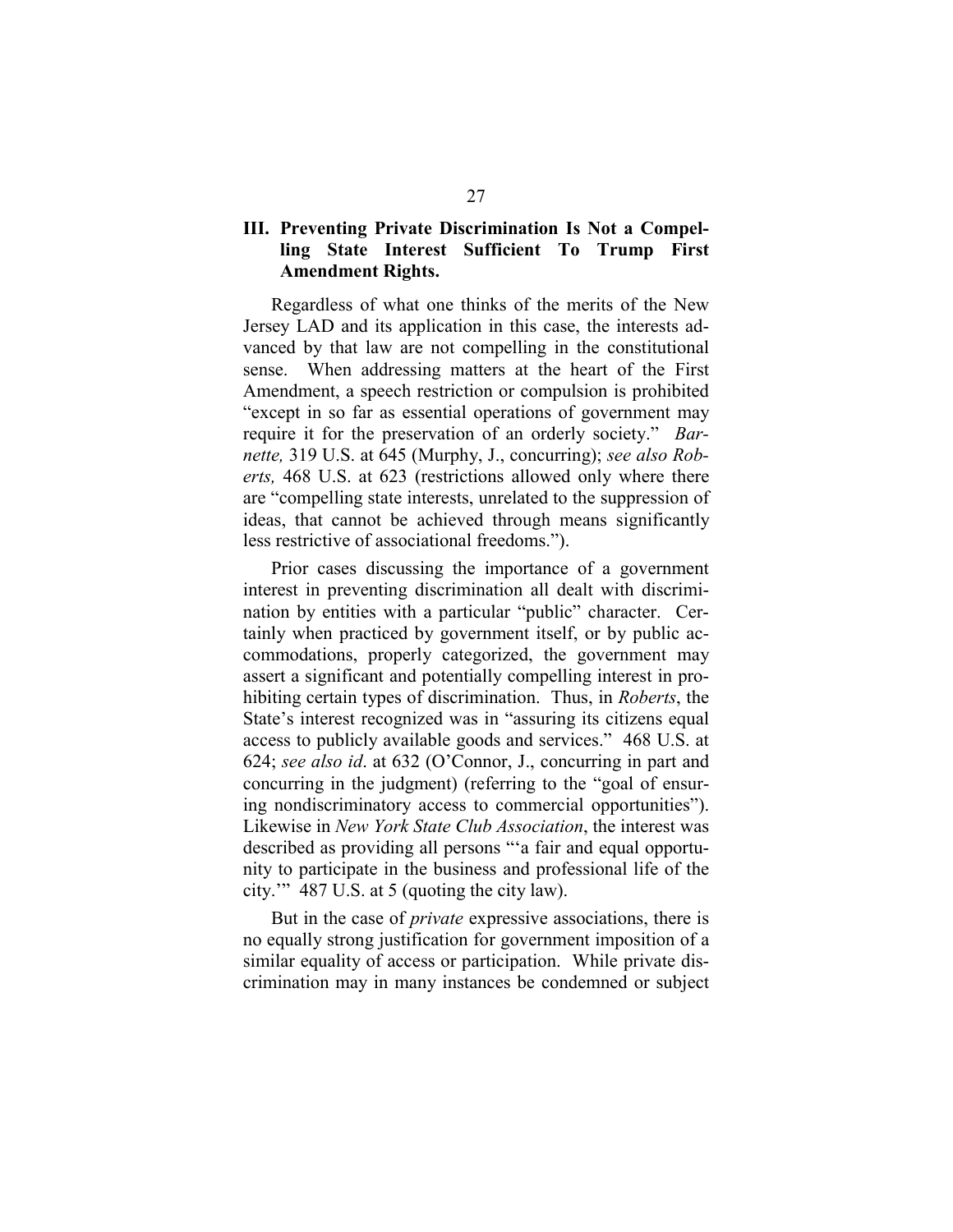to social disapprobation by those who disagree with it, such discrimination is generally not the proper province of government ukases.<sup>16</sup> As but a simple example, while government generally may not discriminate against persons on the basis of political belief, it is absurd to suggest that private citizens may not do so. If a dyed-in-the-wool Democrat wishes never to socialize with an equally and oppositely dyed Republican, he is free to so discriminate in the broad private sphere where most people conduct their lives. If a Jew desires never to dine with a member of the Nazi party, she may privately so discriminate to her heart's content. While the government might be forbidden from discriminating on the basis of such political affiliations, the principle does not carry over into the private sphere. *Cf. Hurley,* 515 U.S. at 566 ("the guarantees of free speech and equal protection guard only against encroachment by the government and 'erec[t] no shield against merely private conduct'") (quoting *Shelley* v. *Kraemer*, 334 U.S. 1, 13 (1948)); *United States Olympic Comm.,* 483 U.S. at 547 ("Because the USOC is not a governmental actor, [Petitioner's] claim that the USOC has enforced its rights in a discriminatory manner must fail.").

The point remains valid even as regards discrimination that some might deem irrational. It simply does not matter whether a private actor has a good reason, a bad reason, or no reason at all for its choices regarding its associates or its beliefs. Private decisions are not subject to the rational basis test and may not be reviewed by the courts to see if they are arbitrary and capricious. The only review of private irrationality or arbitrariness comes from the responsive decisions of other private parties. People can disagree with, object to, and even shun those committing what they view as invidiously

<sup>&</sup>lt;sup>16</sup> That the speech or views of private actors might offend or insult is no basis for a state interest in avoiding the "dignitary" harm to those so offended or insulted. The very "point of all speech protection … is to shield just those choices of content that in someone's eyes are misguided, or even hurtful." *Hurley,* 515 U.S. at 574.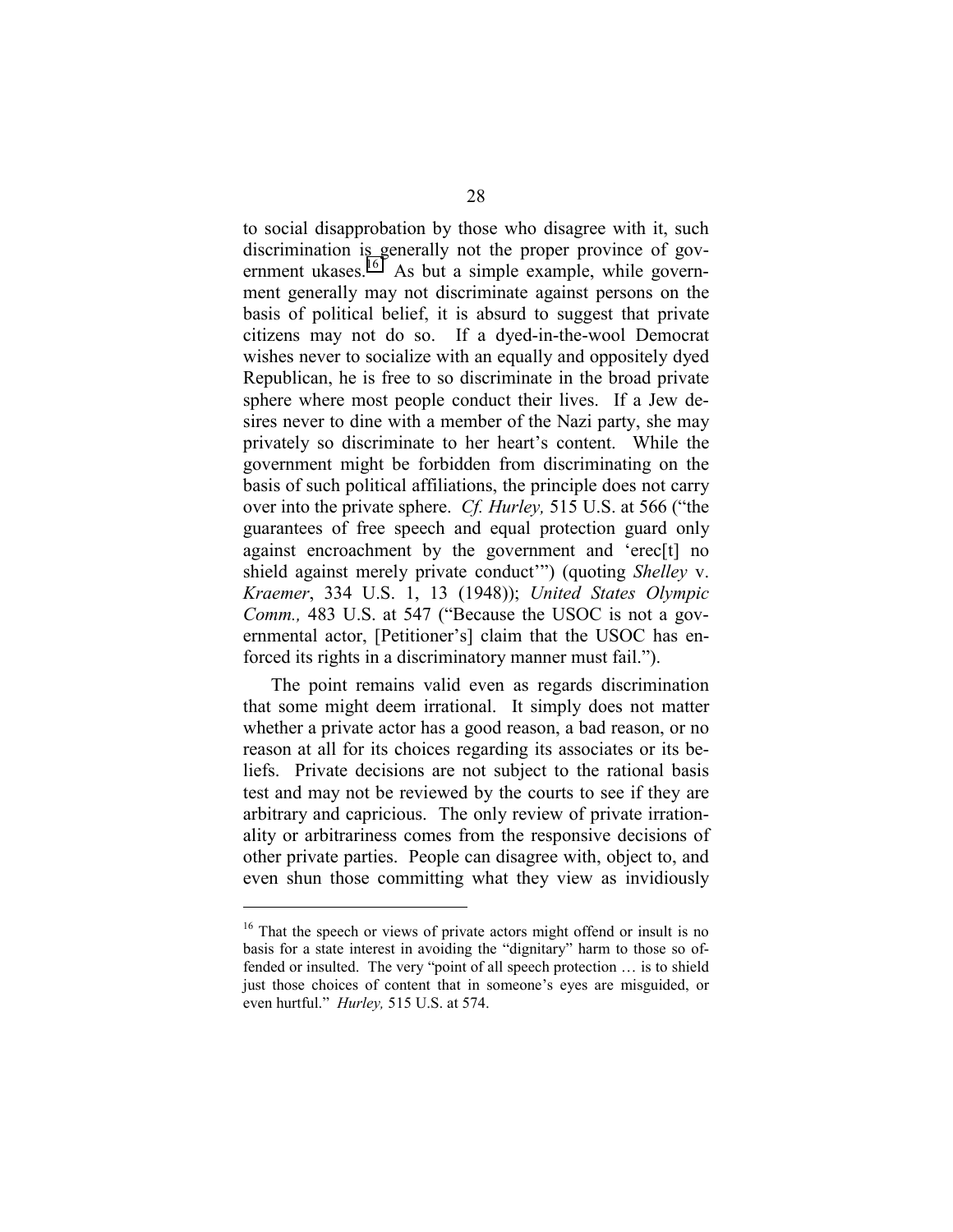discriminatory acts. But that is where it ends. The government has no compelling role in penalizing such private acts.<sup>17</sup>

The state interest concerning discrimination thus turns not on the discrimination alone, but on the public or private character of the entity discriminating. The court below overestimated the State's interest for the same reason it underestimated the First Amendment interests at stake: It mischaracterized the Boy Scouts as a "public" entity. By doing so the court erroneously framed the discrimination at issue as the denial of a publicly available good or service. Such is not the case. The only thing denied is Respondent's ability to associate with the Boy Scouts and participate in the Scouts' expressive activities. But as this Court held in *Hurley*, the First Amendment forbids characterizing expressive activity itself to be the public accommodation.  $515 \text{ U.S.}$  at  $573$ .<sup>18</sup>

Discrimination based upon conduct and belief also differs in a significant respect from discrimination based upon certain other characteristics. Thus, while judgments based on race or sex can often merely involve "unsupported generalizations" or "stereotyping" regarding the actual factor to be measured, *Roberts,* 468 U.S. at 628, the Boy Scouts' stated position is not based upon such stereotyping. Rather, the Boy Scouts puts forth an irreducible value statement itself: The view that avowed or practiced homosexuality is immoral.

 $17$  This case does not involve discrimination based upon race, where the federal government, and by analogy the States, might potentially turn to the Thirteenth Amendment to demonstrate a constitutionally compelling interest even as to private behavior.

<sup>&</sup>lt;sup>18</sup> There is likewise no State interest in ensuring access to a monopolistic resource for expressive activity, as in the example of a "company town." *Marsh* v. *Alabama,* 326 U.S. 501 (1946). While it may be true that "the size and success" of the Boy Scouts "makes it an enviable vehicle for" Respondent's expressive association, "that fact, without more, would fall far short of supporting a claim that petitioners enjoy an abiding monopoly of access to" an audience for Dale's views expressed by word or by personal example. *Hurley,* 515 U.S. at 577-78.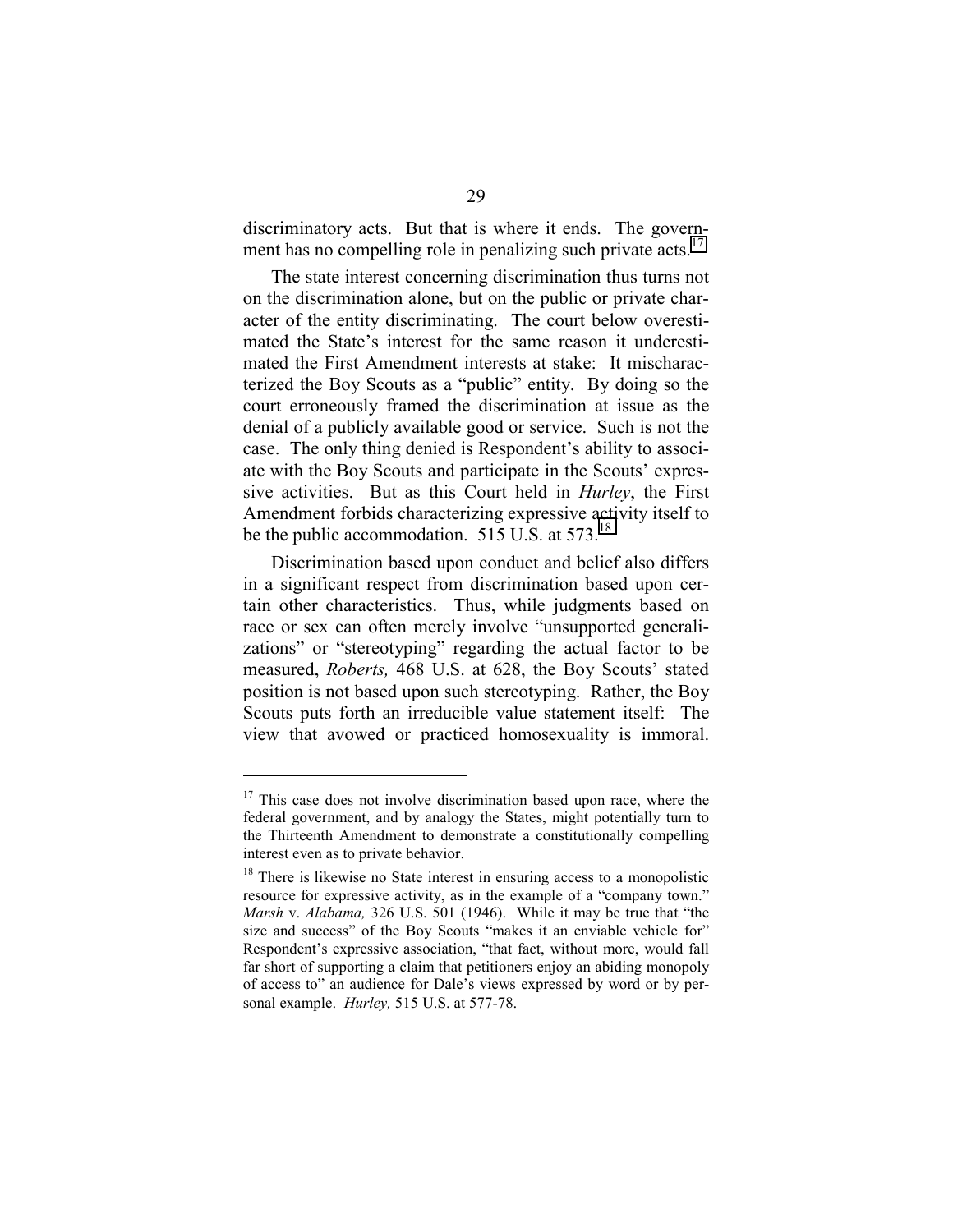<span id="page-33-0"></span>Sexual orientation thus is not being used as a proxy for some other judgment, but is itself the very quality to which the Scouts object. Regardless of whether one agrees with that view, it is an expression of a particular set of values, not a stereotype. Furthermore, a particular avowed and acted upon sexual orientation also is related to one's views *regarding that sexual orientation*. While homosexuality may not properly be used to predict one's views regarding the trade deficit or patriotism, it is certainly a valid indicia of at least *some* views about homosexuality. There is simply no finessing the fact that Respondent's acknowledged views and conduct are contrary to the values the Scouts holds and would convey.

Upon reviewing the particular interest that the court below claims is compelling, we see that it is really an interest in altering the way people think and the values they hold by interfering with their ability to express contrary values. Because the LAD is being "used to produce thoughts and statements acceptable to some groups," it therefore

grates on the First Amendment, for it amounts to nothing less than a proposal to limit speech in the service of orthodox expression. The Speech Clause has no more certain antithesis. … [The law] is not free to interfere with speech for no better reason than promoting an approved message or discouraging a disfavored one, however enlightened either purpose may strike the government.

*Hurley,* 515 U.S. at 579.

The State's interest in this case is neither compelling nor valid. The mere desirability or political support for antidiscrimination goals does not trump First Amendment rights. The People's sovereignty demands protection of those rights.

#### **CONCLUSION**

For the foregoing reasons, the decision of the New Jersey Supreme Court should be reversed.